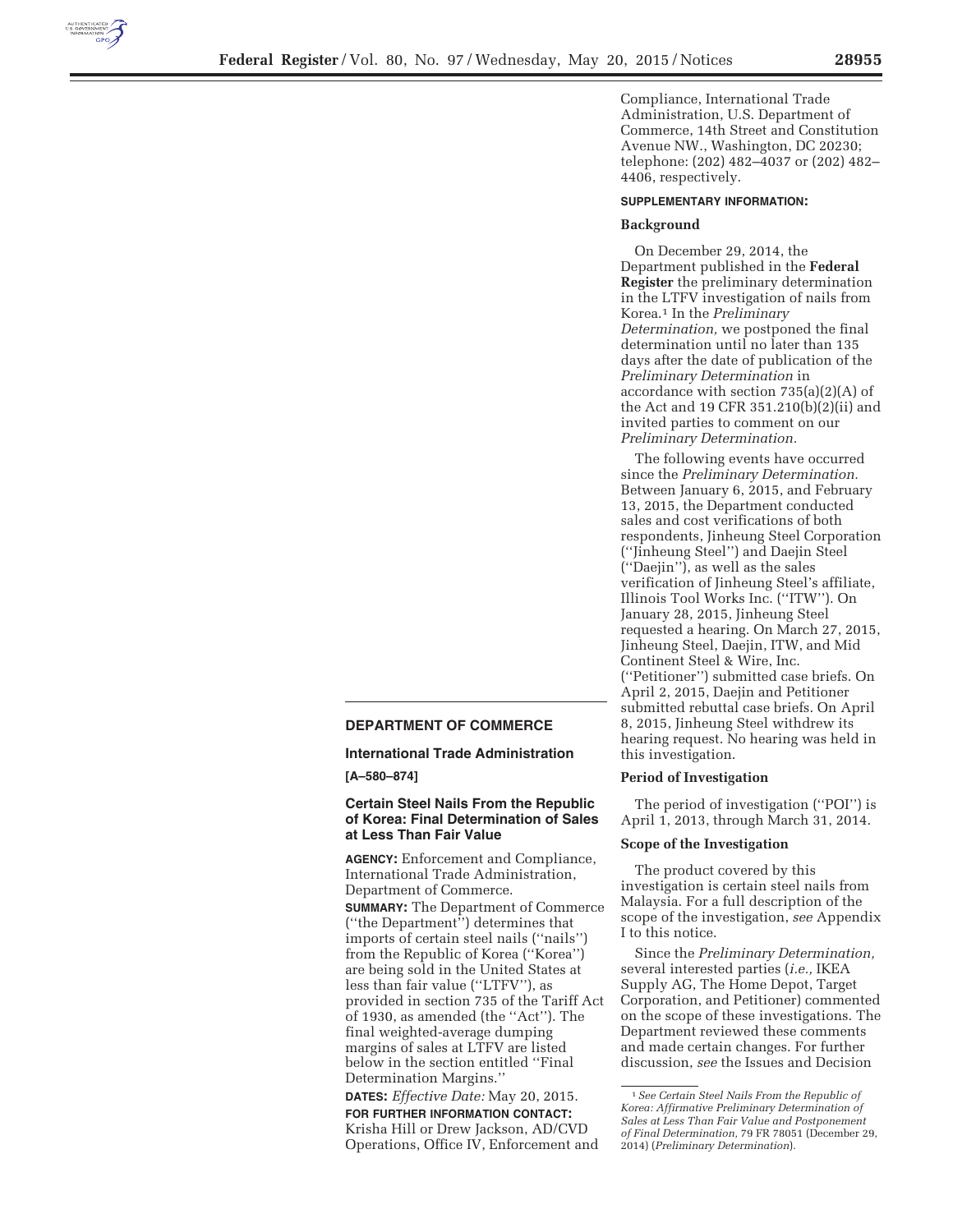Memorandum.2 The scope in Appendix I reflects all modifications to the scope made by the Department for this final determination.

## **Verification**

As provided in section 782(i) of the Act and 19 CFR 351.307(b)(1)(i), from January 2015 through February 2015, we verified the sales and cost information submitted by Jinheung Steel and Daejin, as well as sales information submitted by ITW, for use in our final determination. We used standard verification procedures including an examination of relevant accounting and production records, and original source documents provided by Jinheung Steel, Daejin, and ITW.3

#### **Analysis of Comments Received**

All issues raised in the case and rebuttal briefs by parties in this investigation are addressed in the Issues and Decision Memorandum accompanying this notice, and which is hereby adopted by this notice.<sup>4</sup> A list of the issues raised and to which the

3*See* Memorandum to the File from Robert Bolling and Drew Jackson, AD/CVD Operations, Office IV, through Charles Riggle, Senior International Trade Compliance Analyst, AD/CVD Operations, Office IV, regarding ''Verification of the Sales Questionnaire Responses of Illinois Tool Works: Antidumping Duty Investigation of Certain Steel Nails from Korea'' (March 10, 2015); *see also*  Memorandum to the File from Drew Jackson and Krisha Hill, AD/CVD Operations, Office IV, through Robert Bolling, Program Manager, AD/CVD Operations, Office IV, regarding ''Verification of the Sales Questionnaire Responses of Daejin Steel: Antidumping Duty Investigation of Certain Steel Nails from the Republic of Korea'' (March 11, 2015); *see also* Memorandum to the File from Ji Young Oh and Kristin Case, Senior Accountants, through Taija Slaughter, Lead Accountant, and Neal M. Halper, Office Director, regarding ''Verification of the Cost Response of Daejin Steel Company in the Antidumping Duty Investigation of Certain Steel Nails from Korea'' (March 12, 2015); *see also*  Memorandum to the File from Ji Young Oh and Kristin Case, Senior Accountants, through Taija Slaughter, Lead Accountant, and Neal M. Halper, Office Director, regarding ''Verification of the Cost Response of Jinheung Steel Corporation in the Antidumping Duty Investigation of Certain Steel Nails from the Republic of Korea'' (March 12, 2015); *see also* Memorandum to the File from Drew Jackson and Krisha Hill, AD/CVD Operations, Office IV, through Robert Bolling, Program Manager, AD/CVD Operations, Office IV, regarding ''Verification of the Sales Questionnaire Responses of Jinheung Steel Corporation: Antidumping Duty Investigation of Certain Steel Nails from the Republic of Korea'' (March 19, 2015).

4*See* Issues and Decision Memorandum.

Department responded is attached to this notice as Appendix II. The Issues and Decision Memorandum is a public document and is on file electronically *via* Enforcement and Compliance's Antidumping and Countervailing Duty Centralized Electronic Service System (''ACCESS''). ACCESS is available to registered users at *http:// access.trade.gov.* The memorandum is available to all parties in the Central Records Unit, room 7046 of the main Department of Commerce building. In addition, a complete version of the Issues and Decision Memorandum can be accessed directly at *http:// enforcement.trade.gov.* The signed and electronic versions of the Issues and Decision Memorandum are identical in content.

## **Changes to the Margin Calculations Since the Preliminary Determination**

Based on a review of the record and comments received from interested parties regarding our *Preliminary Determination,* we made the following changes to the margin calculations for Jinheung Steel and Daejin:

For Daejin:

• We used an updated sales database submitted by Daejin which reflects minor corrections and findings from the sales verification.5

• We adjusted U.S. price for domestic brokerage and handling charges incurred in U.S. dollars (''DBROK2U'').6

• We used Jinheung Steel's business proprietary home market financial information as the data source to calculate Daejin's CV profit and selling expense.7

• We corrected the programming error related to the calculation of total cost of manufacturing (''TOTCOM'') for certain control numbers (''CONNUMs'').8

For Jinheung Steel:

6*See* Issues and Decision Memorandum at comment 1; *see also* Memorandum from Krisha Hill, International Trade Compliance Analyst, to Robert Bolling, Program Manager, regarding ''Analysis Memorandum for the Final Determination of the Antidumping Duty Investigation of Certain Steel Nails from the Republic of Korea: Daejin Steel,'' dated May 13, 2015.

7*See* Issues and Decision Memorandum at comment 4; *see also* Memorandum from Ji Young Oh, Senior Accountant, to Neal M. Halper, Director, Office of Accounting, regarding ''Cost of Production and Constructed Value Calculation Adjustments for the Final Determination—Daejin Steel,'' dated May 13, 2015 (''Daejin Steel Cost Calculation Memorandum'').

8*See* Issues and Decision Memorandum at comment 3; *see also* Daejin Steel Cost Calculation Memorandum.

• We assigned a single manufacturer code to all home-market and U.S. sales based on our determination to treat Jinheung Steel, Duo-Fast Korea Co. Ltd. (''DFK''), and Jinsco International Corporation (''Jinsco'') as a single entity.9

• We used updated sales and cost databases submitted by Jinheung Steel and ITW, which reflect minor corrections presented during the verification of these companies.10

• We revised certain reported product characteristics to reflect changes found during verification of ITW's response.<sup>11</sup>

• We disallowed Jinheung Steel's

duty drawback offset.12

• We adjusted Jinheung Steel's reported scrap offset.13

• We recalculated Jinheung Steel's general and administrative and financial expenses so that they reflect our adjustment to Jinheung Steel's reported scrap offset.<sup>14</sup>

• We reversed an adjustment to Jinheung Steel's reported costs involving work in process that we made at the *Preliminary Determination.*15

#### **Final Determination Margins**

The Department determines that the following weighted-average dumping margins exist for the period April 1, 2013, through March 31, 2014:

9*See* Issues and Decision Memorandum at comment 5; *see also* Memorandum to The File from Drew Jackson, International Trade Analyst, AD/ CVD Operations Office IV through Robert Bolling, Program Manager, AD/CVD Operations Office IV regarding ''Analysis Memorandum for the Final Determination of the Antidumping Duty Investigation of Certain Steel Nails from the Republic of Korea: Jinheung Steel Corporation and Affiliates'' dated May 13, 2015 (''Jinheung Steel Analysis Memorandum'').

10*See* Letter from Jinheung Steel to the Department, regarding ''Antidumping Investigation of Certain Steel Nails from Korea—Response of Jinheung Steel Corporation, Jinsco International Corporation, and Duo-Fast Korea Co., Ltd. to March 4 Request for Revised Cost Data Files,'' dated March 9, 2015; *see also* Letter from Jinheung Steel to the Department, regarding ''Antidumping Investigation of Certain Steel Nails from Korea—Response of Jinheung Steel Corporation, Jinsco International Corporation, and Duo-Fast Korea Co., Ltd. to March 20 Request for Revised Sales Data Files,'' dated March 23, 2015; *see also* Letter from ITW to the Department, regarding ''Certain Steel Nails from Korea: Revised U.S. Sales Databases of Illinois Tool Works Inc.,'' dated March 23, 2015.

11*See* Jinheung Steel Analysis Memorandum.

12*See* Jinheung Steel Analysis Memorandum.

13*See* Issues and Decision Memorandum at comment 8; *see also* Jinheung Steel Analysis Memorandum; *see also* Memorandum to the File regarding ''Cost of Production and Constructed Value Calculation Adjustments for the Final Determination—Jinheung Steel Corporation,'' dated May 13, 2015 (''Jinheung Steel Cost Calculation Memorandum'').

14*See* Jinheung Steel Analysis Memo; see *also*  Jinheung Steel Cost Calculation Memorandum.

15*See* Issues and Decision Memorandum at comment 9; *see also* Jinheung Steel Analysis Memo and Jinheung Steel Cost Calculation Memorandum.

<sup>2</sup>*See* Memorandum to Christian Marsh, Deputy Assistant Secretary for Antidumping and Countervailing Duty Operations, from Howard Smith, Acting Office Director, Enforcement and Compliance, Office IV, regarding ''Certain Steel Nails From the Republic of Korea: Issues and Decision Memorandum for the Final Determination of Sales at Less Than Fair Value'' (Issues and Decision Memorandum), dated concurrently with this determination and hereby adopted by this notice.

<sup>5</sup>*See* Letter from Daejin to the Department, regarding ''Certain Steel Nails from Korea; Submission of Daejin Steel Company's Revised U.S. Sales Database,'' dated March 26, 2015.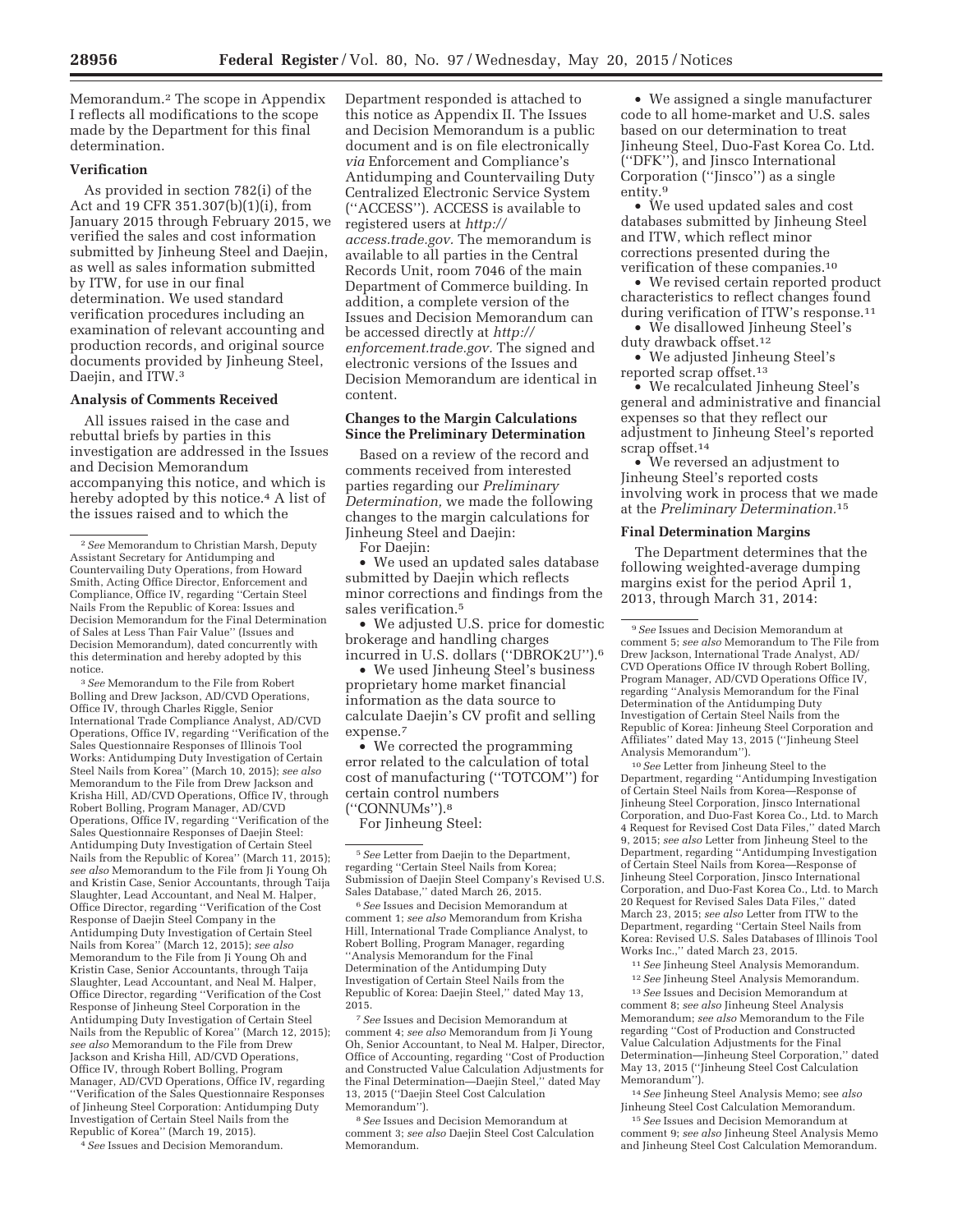| Exporter or producer                                                                                      | Weighted-<br>average<br>dumping<br>margin<br>(percent) |
|-----------------------------------------------------------------------------------------------------------|--------------------------------------------------------|
| Daejin Steel<br>Jinheung Steel Corporation<br>Duo-Fast Korea Co., Ltd<br>Jinsco International Corporation | 11.80<br>0.00                                          |
|                                                                                                           | 11.80                                                  |

### **All Others Rate**

Section  $735(c)(5)(A)$  of the Act provides that the estimated ''All Others'' rate shall be an amount equal to the weighted average of the estimated weighted-average dumping margins established for exporters and producers individually investigated, excluding any zero or *de minimis* margins, and any margins determined entirely under section 776 of the Act. The weightedaverage margin for exporters and producers individually investigated that meets these criteria is that of Daejin. Therefore, the All-Others rate is the rate calculated for Daejin, as indicated in the ''Final Determination Margins'' section above.

#### **Disclosure**

We will disclose to parties in this proceeding the calculations performed for this final determination within five days of the date of public announcement of our final determination, in accordance with 19 CFR 351.224(b).

#### **Suspension of Liquidation**

Pursuant to section  $735(c)(1)(B)$  of the Act, the Department will instruct U.S. Customs and Border Protection (''CBP'') to continue to suspend liquidation of all of entries of certain steel nails from Korea, except as noted below, which were entered, or withdrawn from warehouse, for consumption on or after December 29, 2014, the date of publication of the *Preliminary Determination.* For the Jinheung Steel Single Entity, which includes Jinheung Steel, Duo-Fast Korea Co., Ltd., and Jinsco International Corporation, because this entity's estimated weighted-average final dumping margin is zero, we are directing CBP to terminate suspension of liquidation of entries of certain steel nails produced and exported by this entity.

Pursuant to CFR 351.210(d), we will instruct CBP to require a cash deposit equal to the weighted-average amount by which normal value exceeds U.S. price, as follows: (1) The rate for Daejin will be the rate we determined in this final determination; (2) if the exporter is not a firm identified in this investigation but the producer is, the

rate will be the rate established for the producer of the subject merchandise; and (3) the rate for all other producers or exporters will be 11.80 percent. These suspension of liquidation instructions will remain in effect until further notice.

## **International Trade Commission Notification**

In accordance with section 735(d) of the Act, we notified the U.S. International Trade Commission (''ITC'') of our final determination. As our final determination is affirmative, in accordance with section 735(b)(2) of the Act, the ITC will determine within 45 days whether the domestic industry in the United States is materially injured, or threatened with material injury, by reason of imports or sales (or the likelihood of sales) for importation of the subject merchandise. If the ITC determines that such injury exists, the Department will issue an antidumping duty order directing CBP to assess, upon further instruction by the Department, antidumping duties on appropriate imports of the subject merchandise entered, or withdrawn from warehouse, for consumption on or after the effective date of the suspension of liquidation.

### **Return or Destruction of Proprietary Information**

This notice will serve as a reminder to parties subject to administrative protective order (''APO'') of their responsibility concerning the disposition of proprietary information disclosed under APO in accordance with 19 CFR 351.305(a)(3). Timely written notification of the destruction of APO materials or conversion to judicial protective order is hereby requested. Failure to comply with the regulations and the terms of an APO is a sanctionable violation.

#### **Notification to Interested Parties**

We are issuing and publishing this determination and notice in accordance with sections 735(d) and 777(i)(1) of the Act.

Dated: May 13, 2015.

#### **Christian Marsh,**

*Deputy Assistant Secretary for Antidumping and Countervailing Duty Operations.* 

#### **Appendix I—Scope of the Investigation**

The merchandise covered by this investigation is certain steel nails having a nominal shaft length not exceeding 12 inches.16 Certain steel nails include, but are

not limited to, nails made from round wire and nails that are cut from flat-rolled steel. Certain steel nails may be of one piece construction or constructed of two or more pieces. Certain steel nails may be produced from any type of steel, and may have any type of surface finish, head type, shank, point type and shaft diameter. Finishes include, but are not limited to, coating in vinyl, zinc (galvanized, including but not limited to electroplating or hot dipping one or more times), phosphate, cement, and paint. Certain steel nails may have one or more surface finishes. Head styles include, but are not limited to, flat, projection, cupped, oval, brad, headless, double, countersunk, and sinker. Shank styles include, but are not limited to, smooth, barbed, screw threaded, ring shank and fluted. Screw-threaded nails subject to this proceeding are driven using direct force and not by turning the nail using a tool that engages with the head. Point styles include, but are not limited to, diamond, needle, chisel and blunt or no point. Certain steel nails may be sold in bulk, or they may be collated in any manner using any material.

Excluded from the scope of this investigation are certain steel nails packaged in combination with one or more non-subject articles, if the total number of nails of all types, in aggregate regardless of size, is less than 25. If packaged in combination with one or more non-subject articles, certain steel nails remain subject merchandise if the total number of nails of all types, in aggregate regardless of size, is equal to or greater than 25, unless otherwise excluded based on the other exclusions below.

Also excluded from the scope are certain steel nails with a nominal shaft length of one inch or less that are (a) a component of an unassembled article, (b) the total number of nails is sixty (60) or less, and (c) the imported unassembled article falls into one of the following eight groupings: 1) builders' joinery and carpentry of wood that are classifiable as windows, French-windows and their frames; 2) builders' joinery and carpentry of wood that are classifiable as doors and their frames and thresholds; 3) swivel seats with variable height adjustment; 4) seats that are convertible into beds (with the exception of those classifiable as garden seats or camping equipment); 5) seats of cane, osier, bamboo or similar materials; 6) other seats with wooden frames (with the exception of seats of a kind used for aircraft or motor vehicles); 7) furniture (other than seats) of wood (with the exception of i) medical, surgical, dental or veterinary furniture; and ii) barbers' chairs and similar chairs, having rotating as well as both reclining and elevating movements); or 8) furniture (other than seats) of materials other than wood, metal, or plastics (*e.g.,* furniture of cane, osier, bamboo or similar materials). The aforementioned imported unassembled articles are currently classified under the following Harmonized Tariff Schedule of the United States (HTSUS) subheadings: 4418.10, 4418.20, 9401.30, 9401.40, 9401.51, 9401.59, 9401.61, 9401.69, 9403.30, 9403.40, 9403.50, 9403.60, 9403.81 or 9403.89.

Also excluded from the scope of this investigation are steel nails that meet the specifications of Type I, Style 20 nails as

<sup>16</sup>The shaft length of certain steel nails with flat heads or parallel shoulders under the head shall be measured from under the head or shoulder to the tip of the point. The shaft length of all other certain steel nails shall be measured overall.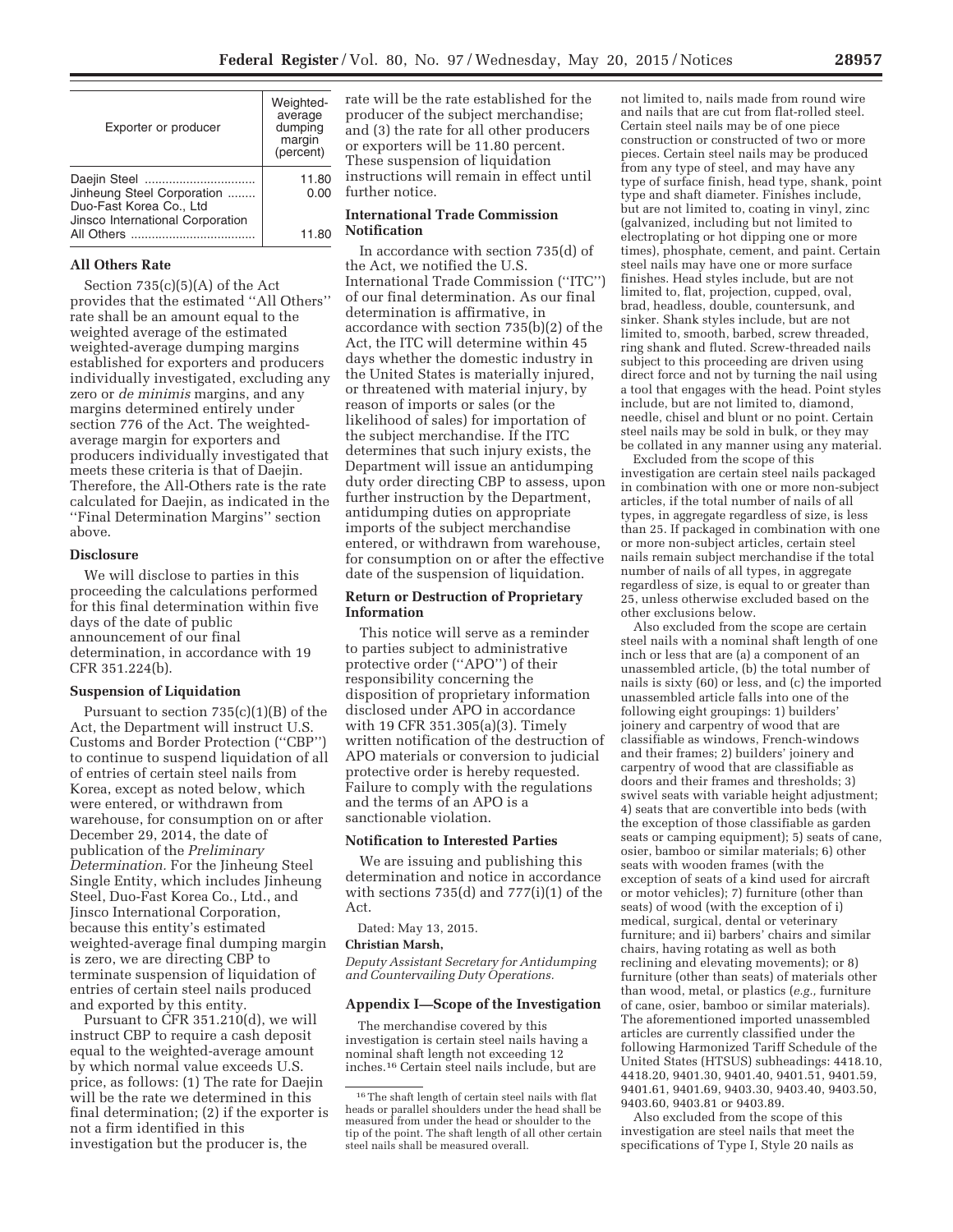identified in Tables 29 through 33 of ASTM Standard F1667 (2013 revision).

Also excluded from the scope of this investigation are nails suitable for use in powder-actuated hand tools, whether or not threaded, which are currently classified under HTSUS subheadings 7317.00.20.00 and 7317.00.30.00.

Also excluded from the scope of this investigation are nails having a case hardness greater than or equal to 50 on the Rockwell Hardness C scale (HRC), a carbon content greater than or equal to 0.5 percent, a round head, a secondary reduced-diameter raised head section, a centered shank, and a smooth symmetrical point, suitable for use in gasactuated hand tools.

Also excluded from the scope of this investigation are corrugated nails. A corrugated nail is made up of a small strip of corrugated steel with sharp points on one side.

Also excluded from the scope of this investigation are thumb tacks, which are currently classified under HTSUS subheading 7317.00.10.00.

Certain steel nails subject to this investigation are currently classified under HTSUS subheadings 7317.00.55.02, 7317.00.55.03, 7317.00.55.05, 7317.00.55.07, 7317.00.55.08, 7317.00.55.11, 7317.00.55.18, 7317.00.55.19, 7317.00.55.20, 7317.00.55.30, 7317.00.55.40, 7317.00.55.50, 7317.00.55.60, 7317.00.55.70, 7317.00.55.80, 7317.00.55.90, 7317.00.65.30, 7317.00.65.60 and 7317.00.75.00. Certain steel nails subject to this investigation also may be classified under HTSUS subheading 8206.00.00.00 or other HTSUS subheadings.

While the HTSUS subheadings are provided for convenience and customs purposes, the written description of the scope of this investigation is dispositive.

#### **Appendix II—List of Topics Discussed in the Issues and Decision Memorandum**

I. Summary II. Background III. Scope of the Investigation IV. Scope Comments V. Discussion of the Issues *Issues Pertaining to Daejin:*  Comment 1: Domestic Brokerage and Handling Charges Incurred in U.S. Dollars Comment 2: Daejin's Audited Financial **Statements** Comment 3: TOTCOM Calculation Error for Certain CONNUMs Comment 4: Constructed Value (''CV'') Profit for Daejin *Issues Pertaining to Jinheung Steel:*  Comment 5: Cash Deposit Rate for Affiliated Companies Comment 6: Product Comparison Methodology Comment 7: Differential Pricing Analysis Comment 8: Steel Scrap Offset Comment 9: Change in Work-In-Process and Semi-Finished Goods Inventories

VI. Recommendation

[FR Doc. 2015–12257 Filed 5–19–15; 8:45 am]

**BILLING CODE 3510–DS–P**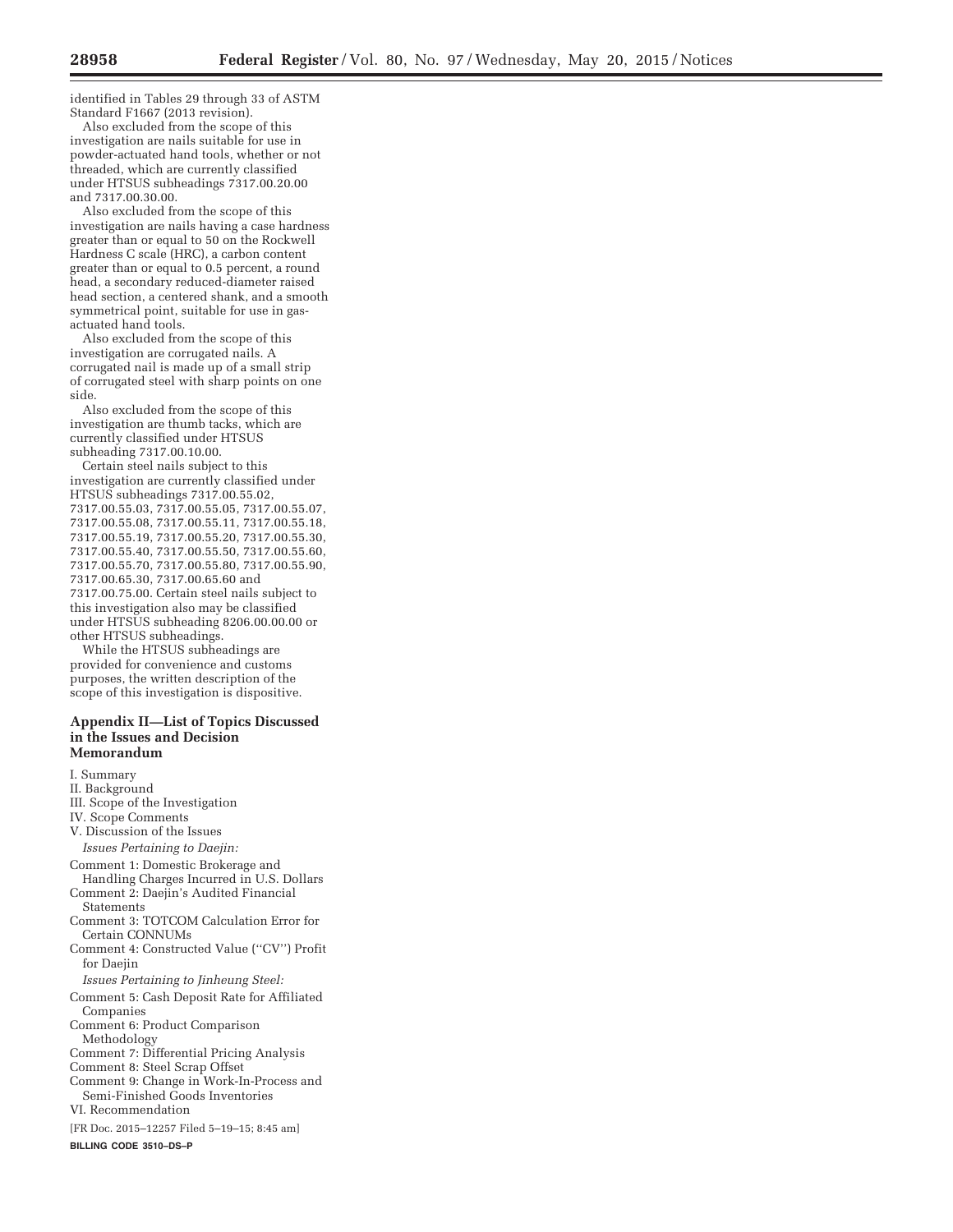

e.

# **DEPARTMENT OF COMMERCE**

**International Trade Administration** 

**[A–583–854]** 

## **Certain Steel Nails From Taiwan: Final Determination of Sales at Less Than Fair Value**

**AGENCY:** Enforcement and Compliance, International Trade Administration, Department of Commerce. **SUMMARY:** The Department of Commerce (the Department) determines that imports of certain steel nails from Taiwan are being sold in the United States at less than fair value (LTFV), as provided in section 735 of the Tariff Act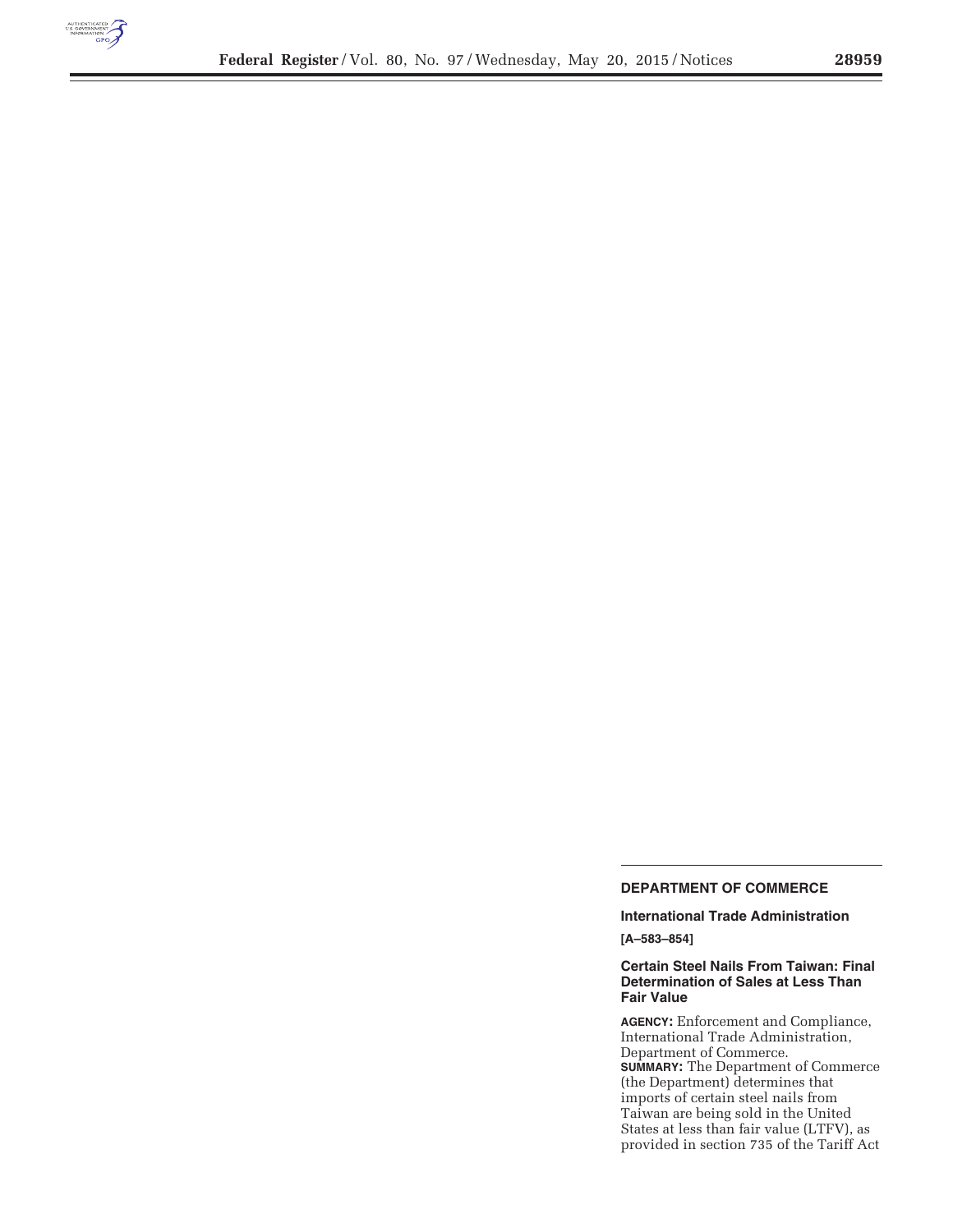of 1930, as amended (the Act). The final weighted-average dumping margins of sales at LTFV are listed below in the section entitled ''Final Determination Margins.''

**DATES:** *Effective Date:* May 20, 2015.

**FOR FURTHER INFORMATION CONTACT:**  Victoria Cho or Scott Hoefke, AD/CVD Operations, Office VI, Enforcement and Compliance, International Trade Administration, U.S. Department of Commerce, 14th Street and Constitution Avenue NW., Washington, DC 20230; telephone: (202) 482–5075 or (202) 482– 4947.

### **SUPPLEMENTARY INFORMATION:**

#### **Background**

On December 29, 2014, the Department published in the **Federal Register** the preliminary determination in the LTFV investigation of Certain Steel Nails from Taiwan.1 In the *Preliminary Determination,* we postponed the final determination until no later than 135 days after the publication of the *Preliminary Determination* in accordance with section 735(a)(2)(B) of the Act and 19 CFR 351.210(b)(2)(i) and invited parties to comment on our *Preliminary Determination.* 

On the same day, we received timelyfiled allegations from Respondents 2 that the Department made ministerial errors in calculating their dumping margins in this proceeding.3 Also on December 29, 2014, we received allegations from Petitioner 4 that the Department made significant ministerial errors in calculating the dumping margins for the *Preliminary Determination.*5 In addition, Petitioner requested a disclosure meeting.<sup>6</sup> Subsequently, Respondents also requested to attend

3*See* Letter from Respondents, regarding ''PT Enterprise and Quick Advance, Request to Correct Clerical Errors in Preliminary Determination; Antidumping Duty Investigation of Certain Steel Nails from Taiwan,'' dated December 29, 2014 (Respondents Allegations Letter).

4The petitioner is Mid Continent Steel & Wire, Inc. (Petitioner).

5*See* Letter from Petitioner, regarding ''Certain Steel Nails from Taiwan: Allegations of Significant Ministerial Error and Request for Disclosure Meeting,'' dated December 29, 2014 (Petitioner Allegations Letter).

6 *Id.* 

the disclosure meeting.7 On January 7, 2015, the Department held disclosure meetings with both parties.<sup>8</sup>

Between January 26, 2015, and February 6, 2015, the Department conducted verifications in Taiwan of the sales and cost information submitted by Quick Advance, Ko, PT and Proteam. In accordance with 19 CFR  $351.309(c)(1)(i)$ , we invited parties to comment on our *Preliminary Determination.* On March 30, 2015, the Department released its Ministerial Error Allegation Memo.9 On March 31, 2015, Petitioner and Respondents submitted case briefs. Each of these parties submitted rebuttal briefs on April 9, 2015.

#### **Period of Investigation**

The period of investigation is April 1, 2013, through March 31, 2014.

#### **Scope of the Investigation**

The product covered by this investigation is certain steel nails from Taiwan. For a full description of the scope of the investigation, *see* Appendix I to this notice.

Since *the Preliminary Determination,*  several interested parties (*i.e.,* IKEA Supply AG, The Home Depot, Target Corporation, and Petitioner) commented on the scope of these investigations. The Department reviewed these comments and made certain changes. For further discussion, *see* the Issues and Decision Memorandum.10 The scope in Appendix I reflects all modifications to the scope made by the Department for this final determination.

#### **Verification**

As provided in section 782(i) of the Act, in January 2015 through February 2015, we conducted verification of the sales and cost information submitted by PT Enterprises, Inc. (PT) and its

8*See* Memoranda to the file from Scott Hoefke, ''Certain Steel Nails from Taiwan,'' regarding ex parte disclosure meetings with Petitioner and Respondents, dated January 8, 2014.

9*See* the Department's March 20, 2015, Memorandum to Christian Marsh entitled, ''Ministerial Error Allegations in the Preliminary Determination of the Antidumping Duty Investigation of Certain Steel Nails from Taiwan,'' (Ministerial Error Allegation Memo).

10*See* Memorandum to Christian Marsh, Deputy Assistant Secretary for Antidumping and Countervailing Duty Operations, from Abdelali Elouaradia, Office Director, Office VI, Enforcement and Compliance Operations, ''Issues and Decision Memorandum for the Affirmative Final Determination in the Less than Fair Value Investigation of Certain Nails from Taiwan,'' dated concurrently with this determination and hereby adopted by this notice.

affiliated producer Pro-Team Coil Nail Enterprise, Inc. (Proteam), and Quick Advance, Inc. (Quick Advance) and its affiliated producer Ko's Nail, Inc. (Ko) for use in our final determination. We used standard verification procedures including an examination of relevant accounting and production records, and original source documents provided by PT and its affiliate, Proteam, and Quick Advance and its affiliate, Ko.<sup>11</sup>

## **Analysis of Comments Received**

All issues raised in the case and rebuttal briefs by parties in this investigation are addressed in the Issues and Decision Memorandum. A list of the issues raised is attached to this notice as Appendix II. The Issues and Decision Memorandum is a public document and is on file electronically via Enforcement and Compliance's Antidumping and Countervailing Duty Centralized Electronic Service System (ACCESS). ACCESS is available to registered users at *http:// access.trade.gov;* the memorandum is available to all parties in the Central Records Unit, room 7046 of the main Department of Commerce building. In addition, a complete version of the Issues and Decision Memorandum can be accessed directly at *http:// enforcement.trade.gov.* The signed and electronic versions of the Issues and Decision Memorandum are identical in content.

## **Changes Since the Preliminary Determination**

Based on our review and analysis of the comments received from parties, and minor corrections presented at verification, we made certain changes to Respondents' margin calculations since the *Preliminary Determination.* As a result of those changes, the Department is no longer making a negative determination of sales at less than fair value. For a discussion of these changes,

<sup>1</sup>*See Certain Steel Nails From Taiwan: Negative Preliminary Determination of Sales at Less Than Fair Value and Postponement of Final Determination,* 79 FR 78053, 78054 (December 29, 2014) (*Preliminary Determination*).

<sup>2</sup>The mandatory respondents are PT Enterprise, Inc. (PT) and its affiliated manufacturer, Pro-Team Coil Nail Enterprise, Inc. (Proteam); and Quick Advance, Inc. (Quick Advance) and its affiliated manufacturer, Ko's Nail, Inc. (Ko) (collectively, Respondents).

<sup>7</sup>*See* Letter from Respondents, regarding ''PT Enterprise and Quick Advance, Request to Attend Disclosure Meeting; Antidumping Duty Investigation of Certain Steel Nails from Taiwan,'' dated January 6, 2014.

<sup>11</sup>*See* Quick Advance's February 26, 2015, Memorandum to the File entitled, ''Verification of the Sales Response of Quick Advance, Inc. and Ko's Nail, Inc. in the Investigation of Nails from Taiwan'' (Quick Advance's sales verification memo); PT's February 26, 2015, Memorandum to the File entitled, ''Verification of the Sales Response of PT Enterprises, Inc. and Proteam Coil Nail Enterprises. Inc. in the Investigation of Nails from Taiwan'' (PT's sales verification memo); Memorandum from Gina K. Lee to Neal M. Halper entitled, ''Verification of the Cost Response of Quick Advance Inc. and Ko Nail Inc. in the Antidumping Duty Investigation of Certain Steel Nails from Taiwan, dated March 18, 2015 (Ko's Cost Verification Report); and *also see* Memorandum from Laurens Van Houten to Neal M. Halper entitled, ''Verification of the Cost Response of PT Enterprise Inc. in the Antidumping Duty Investigation of Certain Steel Nails from Taiwan,'' dated March 19, 2015 (PT's Cost Verification Report).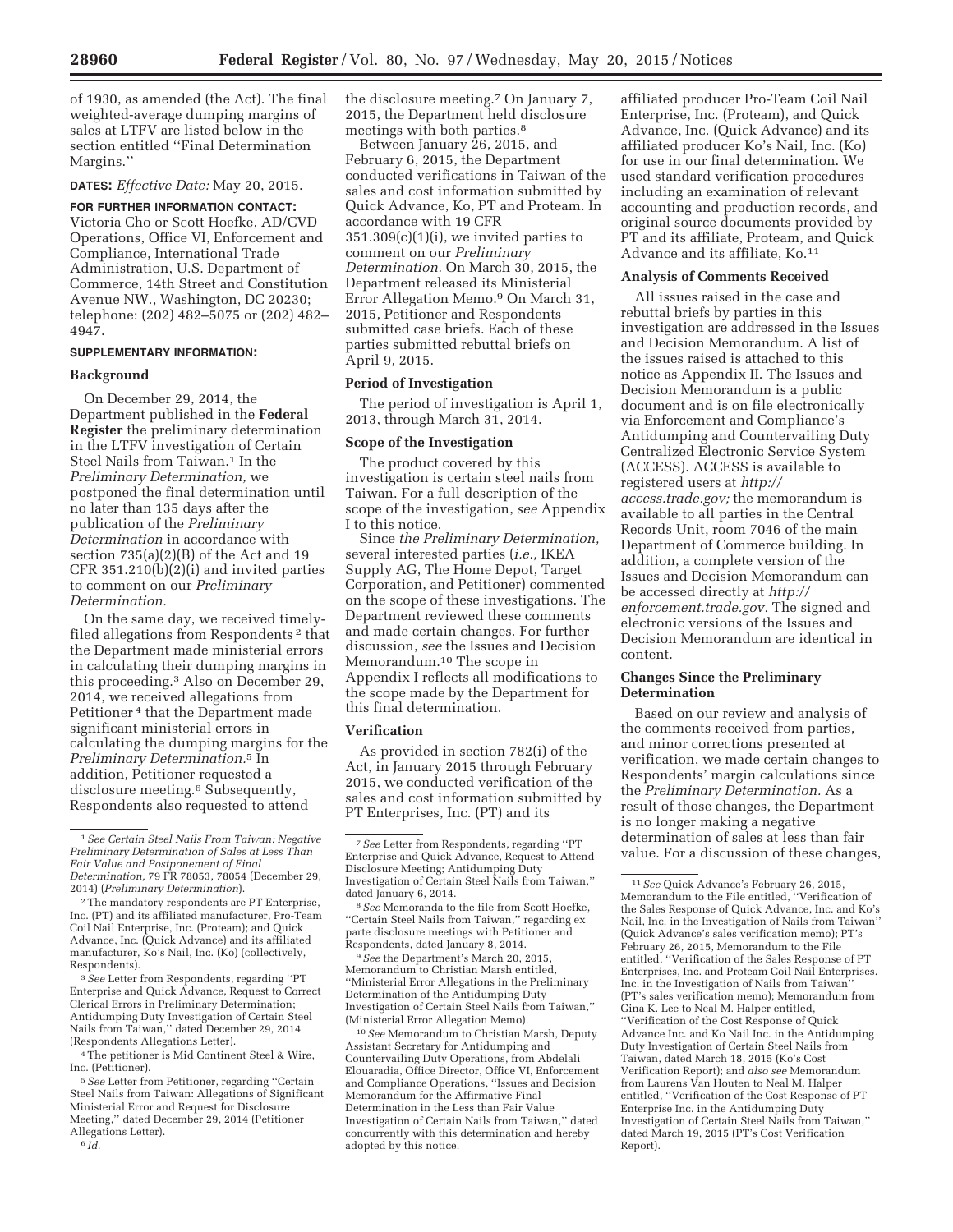*see* the Issues and Decision Memorandum.

For Quick Advance:

• We used an updated sales and cost database submitted by Quick Advance which reflects minor corrections and findings from the sales and cost verifications.

• We revised the programing language to reflect the changes to constructed value (CV).

• We revised the calculation of CV.

• We added in lines of code to take into account quantity adjustments.

• We added credit expenses and inventory carrying cost incurred in Taiwan to account for expenses reported in Taiwanese dollars.

• We made changes to Quick Advance's reported cost data as set forth in the Quick Advance's Final Cost Memo.

For PT:

• We used updated sale database by PT which reflect minor corrections presented during the verification of these companies.

• We revised the programing language to reflect the changes to CV.

• We revised the calculation of CV.

• We added in lines of code to take

into account quantity adjustments.

• We made changes to PT's reported cost data as set forth in the PT's Final Cost Memo.

## **Final Determination**

The Department determines that the following weighted-average dumping margins exist for the period April 1, 2013, through March 31, 2014:

| Exporter or producer | Weighted-average<br>dumping margin<br>(percent) |
|----------------------|-------------------------------------------------|
| Quick Advance Inc    | 0.00                                            |
| PT Enterprises Inc   | 2.24                                            |
| All Others           | 2 24                                            |

#### **All Others Rate**

Section  $735(c)(5)(A)$  of the Act provides that the estimated ''all others'' rate shall be an amount equal to the weighted average of the estimated weighted-average dumping margins established for exporters and producers individually investigated, excluding any zero or *de minimis* margins, and any margins determined entirely under section 776 of the Act. The weightedaverage margin for exporters and producers individually investigated that meets these criteria is that of PT. Therefore, the All-Others rate is the rate calculated for PT, as indicated in the ''Final Determination Margins'' section above.

## **Disclosure**

We will disclose to parties in this proceeding the calculations performed for this final determination within five days of the date of public announcement of our final determination, in accordance with 19 CFR 351.224(b).

## **Suspension of Liquidation**

Pursuant to sections  $735(c)(1)(B)$  and (C) of the Act, the Department will instruct U.S. Customs and Border Protection (CBP) to suspend liquidation of all entries of certain steel nails from Taiwan, except for those from Quick Advance, which are entered, or withdrawn from warehouse, for consumption on or after the date of publication of the final determination. For Quick Advance and Ko, because their estimated weighted-average final dumping margins are zero, we are not directing CBP to suspend liquidation of entries of nails produced and exported by these companies. We will not instruct CBP to suspend liquidation of any entries of certain steel nails from as described in the ''Scope of the Investigation'' in Appendix I which are entered, or withdrawn from warehouse, for consumption on or after the date of publication of this notice. We will instruct CBP to require a cash deposit equal to the weighted-average amount by which normal value exceeds U.S. price, as follows: (1) The rate for PT will be the rate we determined in this final determination; (2) if the exporter is not a firm identified in this investigation but the producer is, the rate will be the rate established for the producer of the subject merchandise; (3) the rate for all other producers or exporters will be 2.24 percent. These suspension of liquidation instructions will remain in effect until further notice.

## **International Trade Commission Notification**

In accordance with section 735(d) of the Act, we will notify the U.S. International Trade Commission (ITC) of our final determination. As our final determination is affirmative, in accordance with section 735(b)(3) of the Act, the ITC will determine within 75 days whether the domestic industry in the United States is materially injured, or threatened with material injury, by reason of imports or sales (or the likelihood of sales) for importation of the subject merchandise. If the ITC determines that such injury exists, the Department will issue an antidumping duty order directing CBP to assess, upon further instruction by the Department, antidumping duties on all imports of the

subject merchandise entered, or withdrawn from warehouse, for consumption on or after the effective date of the suspension of liquidation.

## **Return or Destruction of Proprietary Information**

This notice will serve as a reminder to parties subject to administrative protective order (APO) of their responsibility concerning the disposition of proprietary information disclosed under APO in accordance with 19 CFR 351.305(a)(3). Timely written notification of the destruction of APO materials or conversion to judicial protective order is hereby requested. Failure to comply with the regulations and the terms of an APO is a sanctionable violation.

## **Notification to Interested Parties**

We are issuing and publishing this determination and notice in accordance with sections 735(d) and 777(i) of the Act.

Dated: May 13, 2015.

#### **Christian Marsh,**

*Deputy Assistant Secretary for Antidumping and Countervailing Duty Operations.* 

#### **Appendix I**

## **Scope of the Investigation**

The merchandise covered by this investigation is certain steel nails having a nominal shaft length not exceeding 12 inches.12 Certain steel nails include, but are not limited to, nails made from round wire and nails that are cut from flat-rolled steel. Certain steel nails may be of one piece construction or constructed of two or more pieces. Certain steel nails may be produced from any type of steel, and may have any type of surface finish, head type, shank, point type and shaft diameter. Finishes include, but are not limited to, coating in vinyl, zinc (galvanized, including but not limited to electroplating or hot dipping one or more times), phosphate, cement, and paint. Certain steel nails may have one or more surface finishes. Head styles include, but are not limited to, flat, projection, cupped, oval, brad, headless, double, countersunk, and sinker. Shank styles include, but are not limited to, smooth, barbed, screw threaded, ring shank and fluted. Screw-threaded nails subject to this proceeding are driven using direct force and not by turning the nail using a tool that engages with the head. Point styles include, but are not limited to, diamond, needle, chisel and blunt or no point. Certain steel nails may be sold in bulk, or they may be collated in any manner using any material.

Excluded from the scope of this investigation are certain steel nails packaged in combination with one or more non-subject articles, if the total number of nails of all

<sup>12</sup>The shaft length of certain steel nails with flat heads or parallel shoulders under the head shall be measured from under the head or shoulder to the tip of the point. The shaft length of all other certain steel nails shall be measured overall.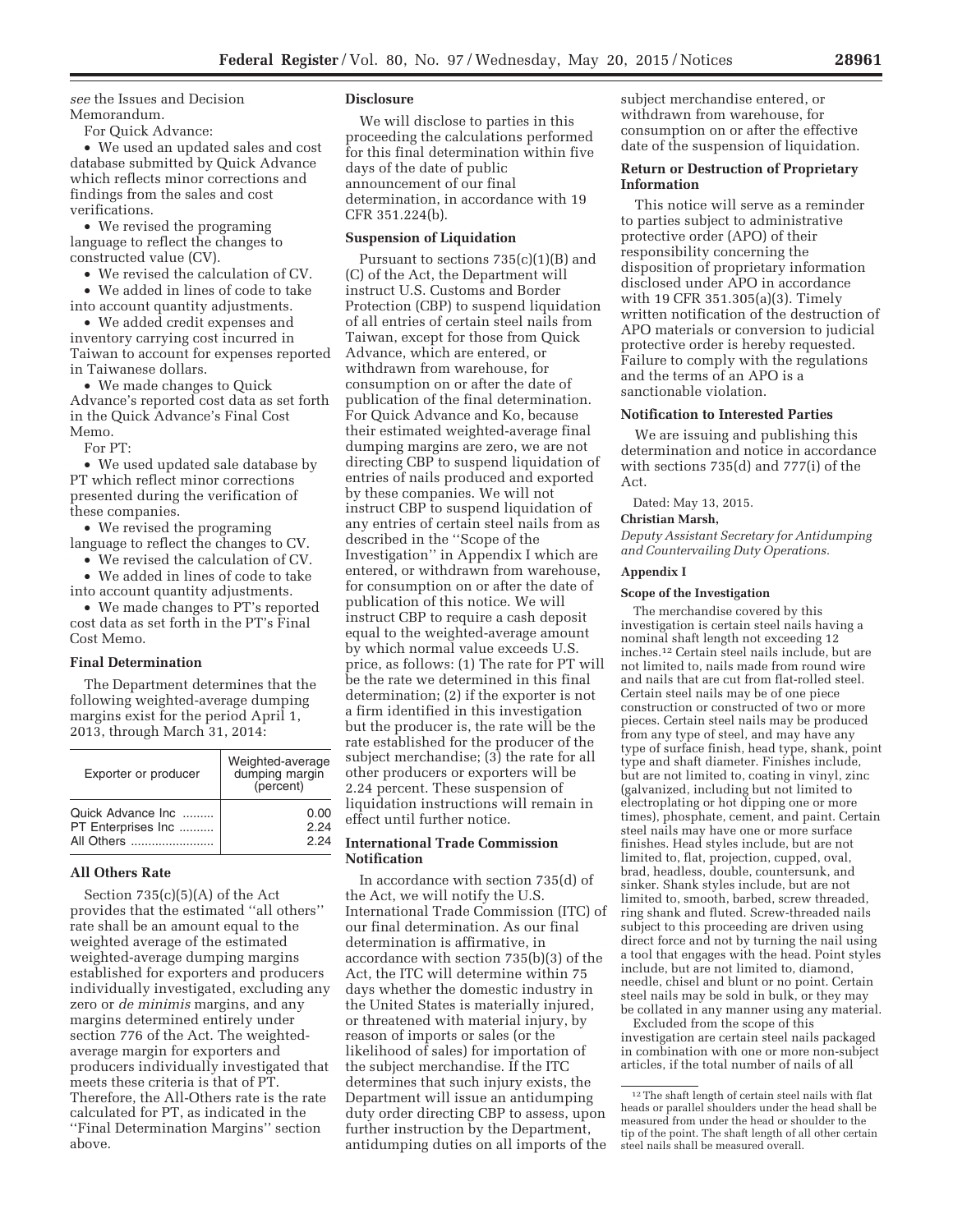types, in aggregate regardless of size, is less than 25. If packaged in combination with one or more non-subject articles, certain steel nails remain subject merchandise if the total number of nails of all types, in aggregate regardless of size, is equal to or greater than 25, unless otherwise excluded based on the other exclusions below.

Also excluded from the scope are certain steel nails with a nominal shaft length of one inch or less that are (a) a component of an unassembled article, (b) the total number of nails is sixty (60) or less, and (c) the imported unassembled article falls into one of the following eight groupings: (1) Builders' joinery and carpentry of wood that are classifiable as windows, French-windows and their frames; (2) builders' joinery and carpentry of wood that are classifiable as doors and their frames and thresholds; (3) swivel seats with variable height adjustment; (4) seats that are convertible into beds (with the exception of those classifiable as garden seats or camping equipment); (5) seats of cane, osier, bamboo or similar materials; (6) other seats with wooden frames (with the exception of seats of a kind used for aircraft or motor vehicles); (7) furniture (other than seats) of wood (with the exception of i) medical, surgical, dental or veterinary furniture; and ii) barbers' chairs and similar chairs, having rotating as well as both reclining and elevating movements); or (8) furniture (other than seats) of materials other than wood, metal, or plastics (*e.g.,* furniture of cane, osier, bamboo or similar materials). The aforementioned imported unassembled articles are currently classified under the following Harmonized Tariff Schedule of the United States (HTSUS) subheadings: 4418.10, 4418.20, 9401.30, 9401.40, 9401.51, 9401.59, 9401.61, 9401.69, 9403.30, 9403.40, 9403.50, 9403.60, 9403.81 or 9403.89.

Also excluded from the scope of this investigation are steel nails that meet the specifications of Type I, Style 20 nails as identified in Tables 29 through 33 of ASTM Standard F1667 (2013 revision).

Also excluded from the scope of this investigation are nails suitable for use in powder-actuated hand tools, whether or not threaded, which are currently classified under HTSUS subheadings 7317.00.20.00 and 7317.00.30.00.

Also excluded from the scope of this investigation are nails having a case hardness greater than or equal to 50 on the Rockwell Hardness C scale (HRC), a carbon content greater than or equal to 0.5 percent, a round head, a secondary reduced-diameter raised head section, a centered shank, and a smooth symmetrical point, suitable for use in gasactuated hand tools.

Also excluded from the scope of this investigation are corrugated nails. A corrugated nail is made up of a small strip of corrugated steel with sharp points on one side.

Also excluded from the scope of this investigation are thumb tacks, which are currently classified under HTSUS subheading 7317.00.10.00.

Certain steel nails subject to this investigation are currently classified under HTSUS subheadings 7317.00.55.02, 7317.00.55.03, 7317.00.55.05, 7317.00.55.07, 7317.00.55.08, 7317.00.55.11, 7317.00.55.18, 7317.00.55.19, 7317.00.55.20, 7317.00.55.30, 7317.00.55.40, 7317.00.55.50, 7317.00.55.60, 7317.00.55.70, 7317.00.55.80, 7317.00.55.90, 7317.00.65.30, 7317.00.65.60 and 7317.00.75.00. Certain steel nails subject to this investigation also may be classified under HTSUS subheading 8206.00.00.00 or other HTSUS subheadings.

While the HTSUS subheadings are provided for convenience and customs purposes, the written description of the scope of this investigation is dispositive.

#### **Appendix II**

## **List of Topics Discussed in the Issues and Decision Memorandum**

Case Issues:

- I. Summary
- II. General Issues
- III. Background
- IV. Scope of the Investigation
- V. Scope Comments
- VI. Discussion of the Issues

### VII. Conclusion

#### General Issues

- Comment 1: Taiwan Nails CV Profit and the Use of Financial Statements
- Comment 2: The Department Should Rely on the Average-to-Average Methodology without Zeroing in the Final Determination
- Comment 3: The Department Should Determine that Quick Advance and PT are Affiliated with Their Respective Largest U.S. Customers
- Comment 4: Whether a Middleman Dumping Investigation is Warranted
- Comment 5: The Department's Calculation of Constructed Value for PT and Quick Advance
- Comment 6: The Department's Calculation of Surrogate Credit Expense Ratio
- Comment 7: The Department's Calculation of Indirect and Direct Selling Expense Ratio to Categorize Chun Yu's Works & Co.'s Selling Expenses
- Comment 8: The Department's Calculation of Indirect and Direct Selling Expense Ratio to Properly Account for OFCO's Selling Expenses
- Comment 9: The Department's Treatment of PT's and Quick Advance's U.S. Prices for Commission/Compensation Paid to its Unaffiliated Taiwanese Selling Agent and Unaffiliated Taiwanese Trading Company
- Issues Pertaining to PT and Proteam
- Comment 10: The Department Should Assign Partial AFA to PT's Unreported Sales of Subject Merchandise
- Comment 11: Transactions disregarded— Tolling Activities
- Comment 12: Threading Costs
- Comment 13: General and Administrative Expense
- Issues Pertaining to Quick Advance and Ko

Comment 14: The Department Should Rely on Quick Advance/Ko's Section C Database Submitted After Verification Comment 15: Ko's Raw Materials

- Comment 16: Ko's Phosphate Coating Costs
- [FR Doc. 2015–12247 Filed 5–19–15; 8:45 am]
- **BILLING CODE 3510–DS–P**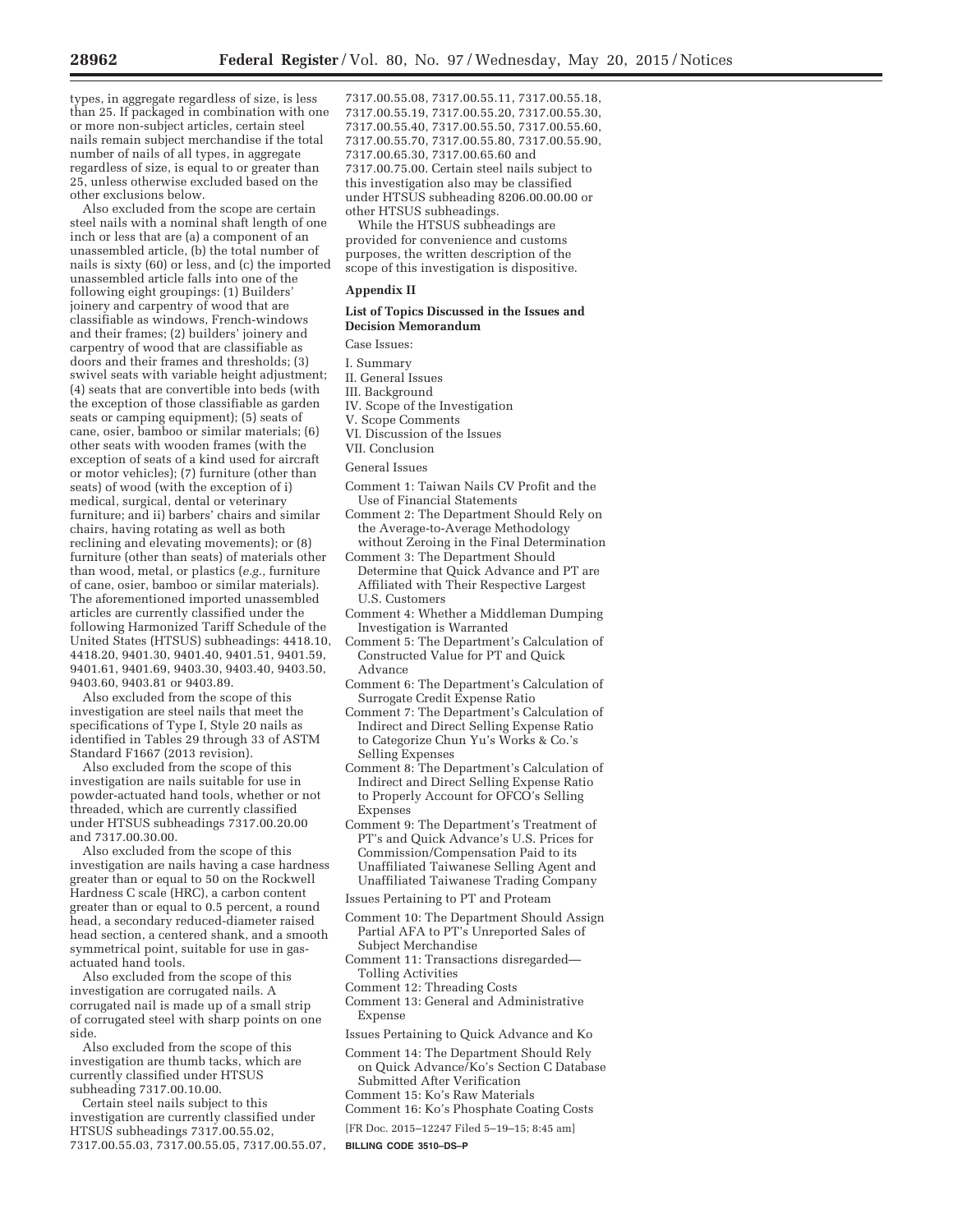

# **DEPARTMENT OF COMMERCE**

## **International Trade Administration**

**[A–557–816]** 

## **Certain Steel Nails From Malaysia; Final Determination of Sales at Less Than Fair Value**

**AGENCY:** Enforcement and Compliance, International Trade Administration, Department of Commerce. **SUMMARY:** The Department of Commerce (the Department) determines that imports of certain steel nails from Malaysia are being sold in the United States at less than fair value (LTFV), as provided in section 735 of the Tariff Act of 1930, as amended (the Act). The final weighted-average dumping margins of sales at LTFV are listed below in the section entitled ''Final Determination Margins.''

**DATES:** *Effective Date:* May 20, 2015.

**FOR FURTHER INFORMATION CONTACT:**  Edythe Artman or Steve Bezirganian, AD/CVD Operations, Office VI, Enforcement and Compliance, International Trade Administration, U.S. Department of Commerce, 14th Street and Constitution Avenue NW., Washington, DC 20230; telephone: (202) 482–3931 or (202) 482–1131, respectively.

#### **SUPPLEMENTARY INFORMATION:**

#### **Background**

On December 29, 2014, the Department published in the **Federal Register** the preliminary determination in the LTFV investigation of certain steel nails from Malaysia.<sup>1</sup> In the *Preliminary Determination,* we postponed the final determination until no later than 135 days after the publication of the *Preliminary Determination* in accordance with section 735(a)(2)(A) of the Act and 19 CFR 351.210(b)(2)(ii) and invited parties to comment on our *Preliminary Determination.* 

The following events occurred since December 17, 2014, the day on which the *Preliminary Determination* was signed. On December 29, 2014, and January 12, 2015, Region System Sdn. Bhd. and Region International Co., Ltd. (collectively Region), one of the mandatory respondents, submitted responses to additional Department requests for information. On December 31, 2014, January 2, 2015, and January

<sup>1</sup>*See Certain Steel Nails From Malaysia: Preliminary Determination of Sales at Less Than Fair Value and Postponement of Final Determination and Extension of Provisional Measures,* 79 FR 78055 (December 29, 2014) (*Preliminary Determination*).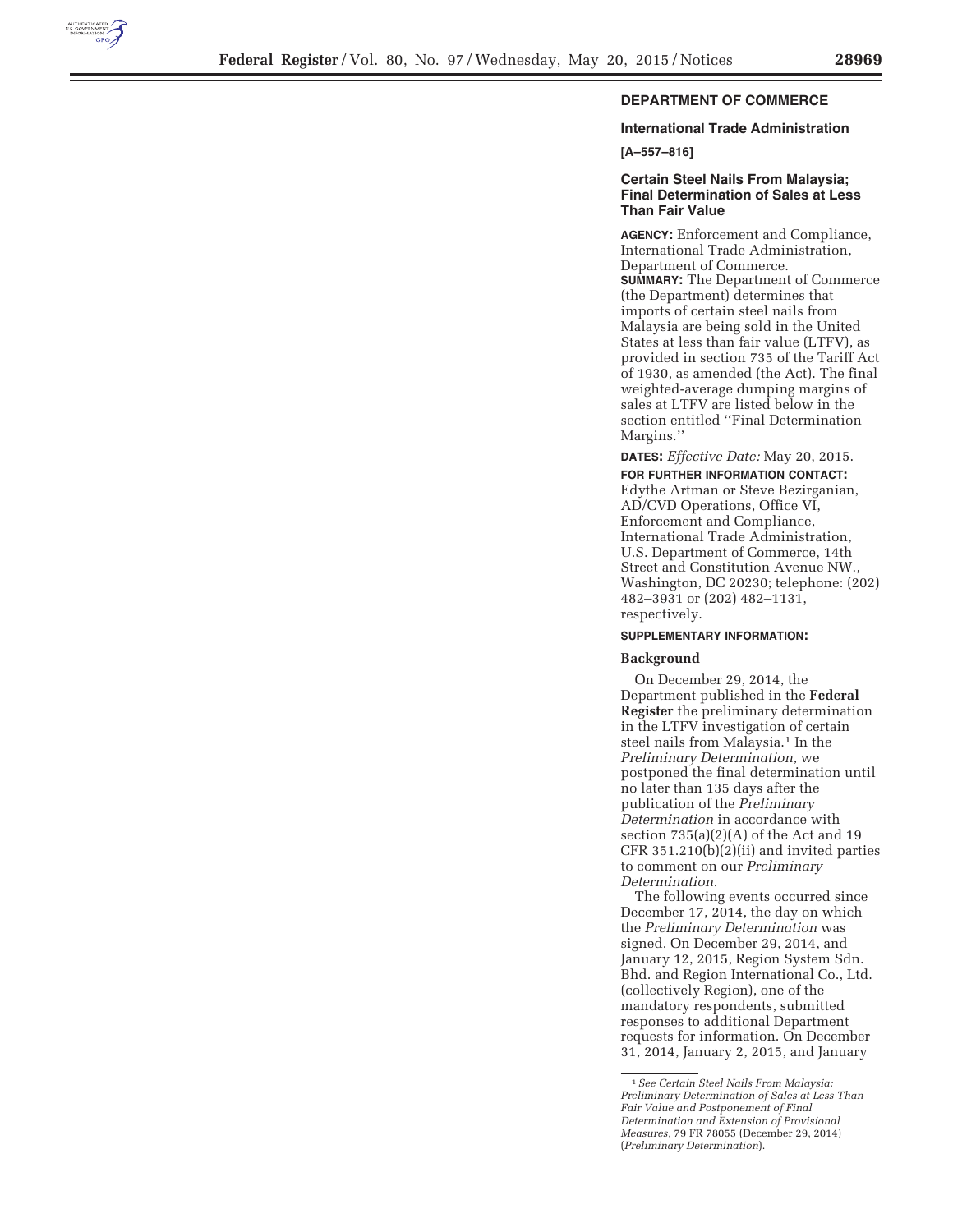8, 2015, Inmax Sdn. Bhd. (Inmax), the other mandatory respondent, submitted responses to additional Department requests for information. On January 9, 2015, Petitioner, Mid Continent Steel & Wire, Inc., submitted factual information in rebuttal to information submitted by Inmax in its aforementioned January 2, 2015 response.

Between January 26, 2015, and February 13, 2015, the Department conducted sales and cost verifications of both respondents. *See* the ''Verification,'' section below. From March 26, 2015, through April 1, 2015, Petitioner, Inmax, and Region submitted case and/or rebuttal briefs. No public hearing was requested from any party.

#### **Period of Investigation**

The period of investigation is April 1, 2013, through March 31, 2014.

## **Scope of the Investigation**

The product covered by this investigation is certain steel nails from Malaysia. For a full description of the scope of the investigation, *see* Appendix I to this notice.

Since the *Preliminary Determination,*  several interested parties (*i.e.,* IKEA Supply AG, The Home Depot, Target Corporation, and Petitioner) commented on the scope of these investigations. The Department reviewed these comments and made certain changes. For further discussion, *see* the Issues and Decision Memorandum.2 The scope in Appendix I reflects all modifications to the scope made by the Department for this final determination.

#### **Verification**

As provided in section 782(i) of the Act, in January 2015 through February 2015, we conducted verifications of the sales and cost information submitted by Inmax and Region for use in our final determination. We used standard verification procedures including an examination of relevant accounting and production records, and original source documents provided by Inmax and its affiliate, Inmax Industries Sdn. Bhd., and by Region.

## **Analysis of Comments Received**

All issues raised in the case and rebuttal briefs by parties in this

investigation are addressed in the Issues and Decision Memorandum. A list of the issues raised is attached to this notice as Appendix II. The Issues and Decision Memorandum is a public document and is on file electronically *via* Enforcement and Compliance's Antidumping and Countervailing Duty Centralized Electronic Service System (ACCESS). ACCESS is available to registered users at *http:// access.trade.gov;* the memorandum is available to all parties in the Central Records Unit, room 7046 of the main Department of Commerce building. In addition, a complete version of the Issues and Decision Memorandum can be accessed directly at *http:// enforcement.trade.gov.* The signed and electronic versions of the Issues and Decision Memorandum are identical in content.

### **Changes Since the Preliminary Determination**

Following analysis of the comments submitted by interested parties, we have assigned a margin to Inmax based on adverse facts available (AFA). For Region, we have made the following changes: Revised energy and labor costs; revised common variable overhead; modified the transactions regarded adjustment related to heat treatment service costs; revised U.S. packing expenses for certain packing materials; corrected a billing adjustment for one home market sale; corrected the inland freight expense for several home market sales; corrected product coding for several home market and U.S. sales; and corrected the shipment date and associated imputed credit expense calculations for several U.S. sales. For more details, *see* the accompanying Issue and Decision Memorandum and the company-specific analysis memoranda for the final determination.

## **Use of Facts Otherwise Available and AFA**

determination and hereby adopted by this notice. AFA, we are assigning Tag and Inmax <sup>3</sup>See the Issues and Decision Memorandum. In the *Preliminary Determination,* we stated that because the mandatory respondent Tag Fasteners Sdn. Bhd. (Tag) failed to respond to the Department's questionnaire, we preliminarily determined to apply facts otherwise available with an adverse inference to this respondent pursuant to sections 776(a) and (b) of the Act. Pursuant to section 776 of the Act, the Department continues to find it appropriate to base Tag's rate on AFA. In addition, pursuant to sections 776(a) and (b) of the Act, the Department determines it is appropriate to apply facts otherwise available with an adverse inference to Inmax. In applying AFA, we are assigning Tag and Inmax

the highest margin identified in the petition, 39.35 percent.3

#### **Final Determination Margins**

The Department determines that the following weighted-average dumping margins exist for the period April 1, 2013, through March 31, 2014:

| Exporter or producer                                   | Weighted-<br>average<br>dumping<br>margin<br>(percent) |
|--------------------------------------------------------|--------------------------------------------------------|
| Inmax Sdn. Bhd.<br>Region International Co. Ltd.       | 39.35%                                                 |
| and Region System Sdn. Bhd.<br>Tag Fasteners Sdn. Bhd. | 2.61<br>39.35<br>2.61                                  |

### **All Others Rate**

Section 735(c)(5)(A) of the Act provides that the estimated ''All Others'' rate shall be an amount equal to the weighted average of the estimated weighted-average dumping margins established for exporters and producers individually investigated, excluding any zero or *de minimis* margins, and any margins determined entirely under section 776 of the Act. The weightedaverage margin for exporters and producers individually investigated that meets these criteria is that of Region. Therefore, the All-Others rate is the rate calculated for Region, as indicated in the ''Final Determination Margins'' section above.

#### **Disclosure**

We will disclose to parties in this proceeding the calculations performed for this final determination within five days of the date of public announcement of our final determination, in accordance with 19 CFR 351.224(b).

## **Continuation of Suspension of Liquidation**

Pursuant to sections 735(c)(1)(B) and (C) of the Act, the Department will instruct U.S. Customs and Border Protection (CBP) to suspend liquidation of all entries of certain steel nails from Malaysia which were entered, or withdrawn from warehouse, for consumption on or after the date of publication of the final determination. We will instruct CBP to require a cash deposit equal to the weighted-average amount by which normal value exceeds U.S. price, as follows: (1) The rates for Inmax, Region, and Tag will be the rates we determined in this final determination; (2) if the exporter is not a firm identified in this investigation but the producer is, the rate will be the

<sup>2</sup>*See* Memorandum to Christian Marsh, Deputy Assistant Secretary for Antidumping and Countervailing Duty Operations, from Abdelali Elouaradia, Acting Office Director for Enforcement and Compliance (Office VI), ''Issues and Decision Memorandum for the Final Determination of the Less-Than-Fair-Value Investigation of Certain Steel Nails from Malaysia'' (Issues and Decision Memorandum), dated concurrently with this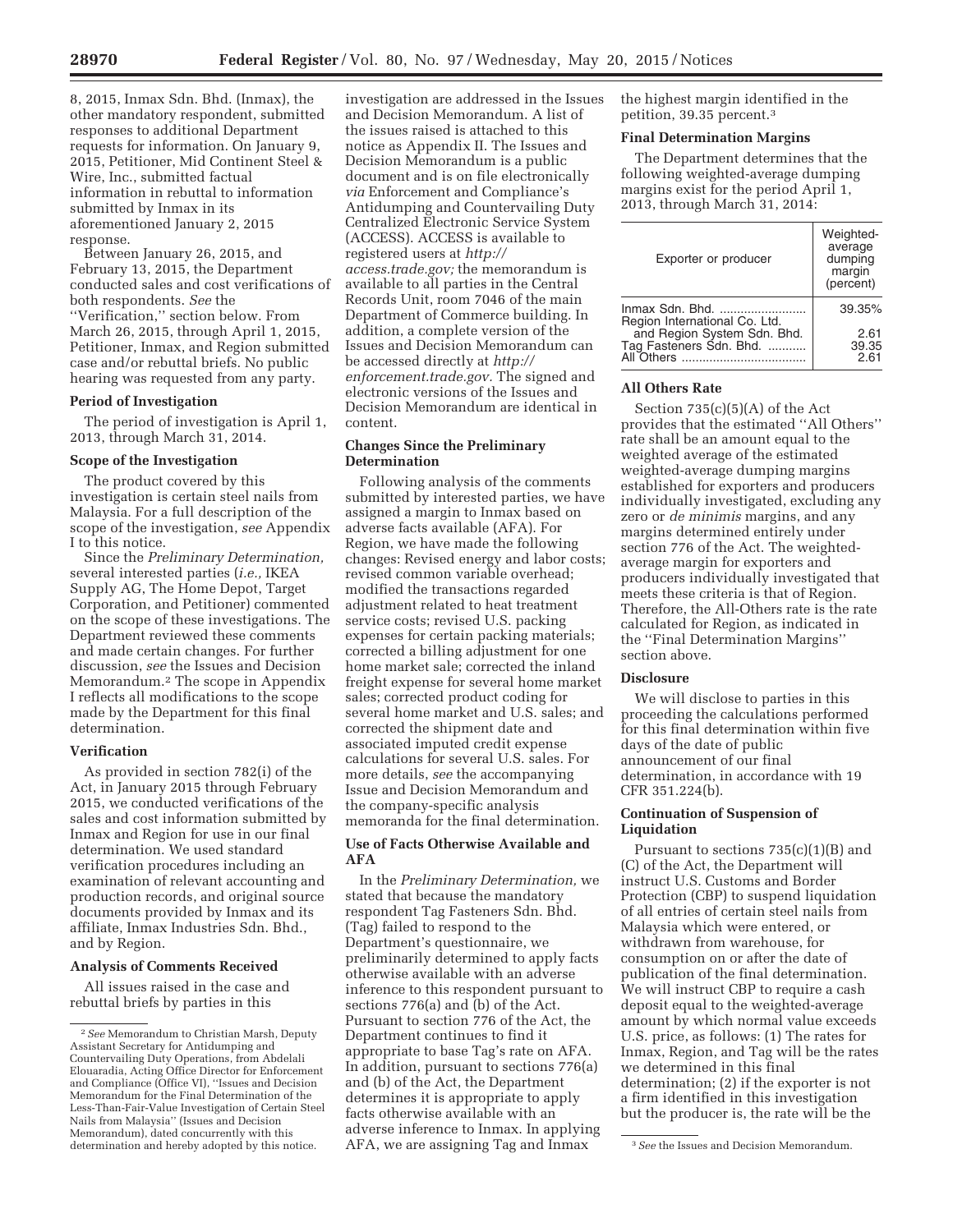rate established for the producer of the subject merchandise; (3) the rate for all other producers or exporters will be 2.61 percent. These suspension of liquidation instructions will remain in effect until further notice.

## **International Trade Commission Notification**

In accordance with section 735(d) of the Act, we will notify the U.S. International Trade Commission (ITC) of our final determination. As our final determination is affirmative, in accordance with section 735(b)(3) of the Act, the ITC will determine within 45 days whether the domestic industry in the United States is materially injured, or threatened with material injury, by reason of imports or sales (or the likelihood of sales) for importation of the subject merchandise. If the ITC determines that such injury exists, the Department will issue an antidumping duty order directing CBP to assess, upon further instruction by the Department, antidumping duties on all imports of the subject merchandise entered, or withdrawn from warehouse, for consumption on or after the effective date of the suspension of liquidation.

#### **Return or Destruction of Proprietary Information**

This notice will serve as a reminder to parties subject to administrative protective order (APO) of their responsibility concerning the disposition of proprietary information disclosed under APO in accordance with 19 CFR 351.305(a)(3). Timely written notification of the destruction of APO materials or conversion to judicial protective order is hereby requested. Failure to comply with the regulations and the terms of an APO is a sanctionable violation.

#### **Notification to Interested Parties**

We are issuing and publishing this determination and notice in accordance with sections 735(d) and 777(i) of the Act.

Dated: May 13, 2015.

#### **Christian Marsh,**

*Deputy Assistant Secretary for Antidumping and Countervailing Duty Operations.* 

## **Appendix I—Scope of the Investigation**

The merchandise covered by this investigation is certain steel nails having a nominal shaft length not exceeding 12 inches.4 Certain steel nails include, but are not limited to, nails made from round wire

and nails that are cut from flat-rolled steel. Certain steel nails may be of one piece construction or constructed of two or more pieces. Certain steel nails may be produced from any type of steel, and may have any type of surface finish, head type, shank, point type and shaft diameter. Finishes include, but are not limited to, coating in vinyl, zinc (galvanized, including but not limited to electroplating or hot dipping one or more times), phosphate, cement, and paint. Certain steel nails may have one or more surface finishes. Head styles include, but are not limited to, flat, projection, cupped, oval, brad, headless, double, countersunk, and sinker. Shank styles include, but are not limited to, smooth, barbed, screw threaded, ring shank and fluted. Screw-threaded nails subject to this proceeding are driven using direct force and not by turning the nail using a tool that engages with the head. Point styles include, but are not limited to, diamond, needle, chisel and blunt or no point. Certain steel nails may be sold in bulk, or they may be collated in any manner using any material.

Excluded from the scope of this investigation are certain steel nails packaged in combination with one or more non-subject articles, if the total number of nails of all types, in aggregate regardless of size, is less than 25. If packaged in combination with one or more non-subject articles, certain steel nails remain subject merchandise if the total number of nails of all types, in aggregate regardless of size, is equal to or greater than 25, unless otherwise excluded based on the other exclusions below.

Also excluded from the scope are certain steel nails with a nominal shaft length of one inch or less that are (a) a component of an unassembled article, (b) the total number of nails is sixty (60) or less, and (c) the imported unassembled article falls into one of the following eight groupings: (1) Builders' joinery and carpentry of wood that are classifiable as windows, French-windows and their frames; (2) builders' joinery and carpentry of wood that are classifiable as doors and their frames and thresholds; (3) swivel seats with variable height adjustment; (4) seats that are convertible into beds (with the exception of those classifiable as garden seats or camping equipment); (5) seats of cane, osier, bamboo or similar materials; (6) other seats with wooden frames (with the exception of seats of a kind used for aircraft or motor vehicles); (7) furniture (other than seats) of wood (with the exception of i) medical, surgical, dental or veterinary furniture; and ii) barbers' chairs and similar chairs, having rotating as well as both reclining and elevating movements); or (8) furniture (other than seats) of materials other than wood, metal, or plastics (*e.g.,* furniture of cane, osier, bamboo or similar materials). The aforementioned imported unassembled articles are currently classified under the following Harmonized Tariff Schedule of the United States (HTSUS) subheadings: 4418.10, 4418.20, 9401.30, 9401.40, 9401.51, 9401.59, 9401.61, 9401.69, 9403.30, 9403.40, 9403.50, 9403.60, 9403.81 or 9403.89.

Also excluded from the scope of this investigation are steel nails that meet the specifications of Type I, Style 20 nails as identified in Tables 29 through 33 of ASTM Standard F1667 (2013 revision).

Also excluded from the scope of this investigation are nails suitable for use in powder-actuated hand tools, whether or not threaded, which are currently classified under HTSUS subheadings 7317.00.20.00 and 7317.00.30.00.

Also excluded from the scope of this investigation are nails having a case hardness greater than or equal to 50 on the Rockwell Hardness C scale (HRC), a carbon content greater than or equal to 0.5 percent, a round head, a secondary reduced-diameter raised head section, a centered shank, and a smooth symmetrical point, suitable for use in gasactuated hand tools.

Also excluded from the scope of this investigation are corrugated nails. A corrugated nail is made up of a small strip of corrugated steel with sharp points on one side.

Also excluded from the scope of this investigation are thumb tacks, which are currently classified under HTSUS subheading 7317.00.10.00.

Certain steel nails subject to this investigation are currently classified under HTSUS subheadings 7317.00.55.02, 7317.00.55.03, 7317.00.55.05, 7317.00.55.07, 7317.00.55.08, 7317.00.55.11, 7317.00.55.18, 7317.00.55.19, 7317.00.55.20, 7317.00.55.30, 7317.00.55.40, 7317.00.55.50, 7317.00.55.60, 7317.00.55.70, 7317.00.55.80, 7317.00.55.90, 7317.00.65.30, 7317.00.65.60 and 7317.00.75.00. Certain steel nails subject to this investigation also may be classified under HTSUS subheading 8206.00.00.00 or other HTSUS subheadings.

While the HTSUS subheadings are provided for convenience and customs purposes, the written description of the scope of this investigation is dispositive.

#### **Appendix II—List of Topics Discussed in the Issues and Decision Memorandum**

*Issues Pertaining to Inmax* 

Comment 1: Application of Adverse Facts Available for Inmax

*Issues Pertaining to Region* 

Comment 2: Region System Energy and Labor Costs

Comment 3: Region System Common Variable Overhead

Comment 4: Region System Heat Treatment Service Costs

Comment 5: Region System Financial Expense Rate

Comment 6: Whether to Revise Region System G&A Expenses to include Region

Products Marketing G&A Expenses

Comment 7: Region System G&A and Interest Expense Calculations

Comment 8: U.S. Warranty Expenses Comment 9: Packing Expenses

[FR Doc. 2015–12250 Filed 5–19–15; 8:45 am]

**BILLING CODE 3510–DS–P** 

<sup>4</sup>The shaft length of certain steel nails with flat heads or parallel shoulders under the head shall be measured from under the head or shoulder to the tip of the point. The shaft length of all other certain steel nails shall be measured overall.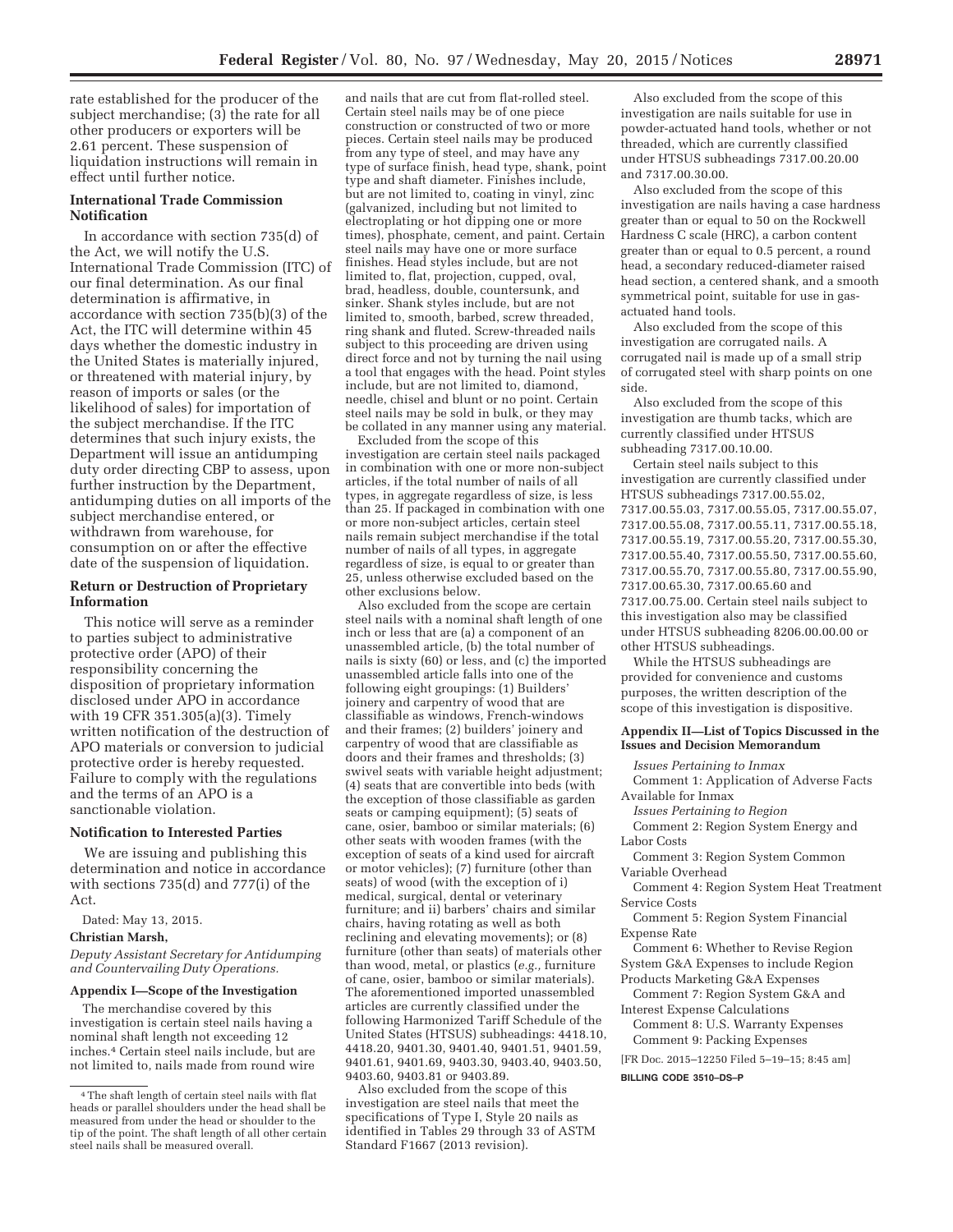

# **DEPARTMENT OF COMMERCE**

## **International Trade Administration**

## **[A–523–808]**

## **Certain Steel Nails From the Sultanate of Oman: Final Determination of Sales at Less Than Fair Value**

**AGENCY:** Enforcement and Compliance, International Trade Administration, Department of Commerce.

**SUMMARY:** The Department of Commerce (''the Department'') determines that imports of certain steel nails (''nails'') from the Sultanate of Oman (''Oman'') are being sold in the United States at less than fair value (''LTFV''), as provided in section 735 of the Tariff Act of 1930, as amended (the ''Act''). The final weighted-average dumping margins of sales at LTFV are listed below in the section entitled ''Final Determination Margins.''

**DATES:** *Effective Date:* May 20, 2015. **FOR FURTHER INFORMATION CONTACT:** Lilit Astvatsatrian, AD/CVD Operations, Office IV, Enforcement and Compliance, International Trade Administration, U.S. Department of Commerce, 14th Street and Constitution Avenue NW., Washington, DC 20230; telephone: (202) 482–6412.

# **SUPPLEMENTARY INFORMATION:**

### **Background**

On December 29, 2014, the Department published in the **Federal Register** the preliminary determination in the LTFV investigation of nails from Oman.1 In the *Preliminary Determination,* we postponed the final determination until no later than 135 days after the publication of the *Preliminary Determination* in accordance with section 735(a)(2)(A) of the Act and 19 CFR 351.210(b)(2)(ii) and invited parties to comment on our *Preliminary Determination.* 

The following events have occurred since the *Preliminary Determination.*  Between January 19, 2015 and January 29, 2015, the Department conducted sales and cost verifications of the mandatory respondent, Oman Fasteners, LLC (''Oman Fasteners''). On March 10, 2015, Mid Continent Steel & Wire, Inc. (''Petitioner''), Oman Fasteners, and Overseas International Steel Industry, LLC (''OISI''), an interested party, submitted case briefs. On March 18, 2015, Petitioner, Oman Fasteners, and OISI submitted rebuttal briefs. On April

16, 2015, the Department held a public hearing.

#### **Period of Investigation**

The period of investigation (''POI'') is April 1, 2013 through March 31, 2014.

## **Scope of the Investigation**

The product covered by this investigation is certain steel nails from Oman. For a full description of the scope of the investigation, *see* Appendix I to this notice.

Since the *Preliminary Determination,*  several interested parties (*i.e.,* IKEA Supply AG, The Home Depot, Target Corporation, and Petitioner) commented on the scope of these investigations. The Department reviewed these comments and made certain changes. For further discussion, *see* the Issues and Decision Memorandum.2 The scope in Appendix I reflects all modifications to the scope made by the Department for this final determination.

#### **Verification**

As provided in section 782(i) of the Act, in January 2015, we verified the sales and cost information submitted by Oman Fasteners for use in our final determination. We used standard verification procedures including an examination of relevant accounting and production records, and original source documents provided by Oman Fasteners.

#### **Analysis of Comments Received**

All issues raised in the case and rebuttal briefs by parties in this investigation are addressed in the Issues and Decision Memorandum accompanying this notice, and which is hereby adopted by this notice. A list of the issues raised and to which the Department responded is attached to this notice as Appendix II. The Issues and Decision Memorandum is a public document and is on file electronically via Enforcement and Compliance's Antidumping and Countervailing Duty Centralized Electronic Service System (ACCESS). ACCESS is available to registered users at *http:// access.trade.gov.* The Issues and Decision memorandum is available to all parties in the Central Records Unit, room 7046 of the main Department of Commerce building. In addition, a

complete version of the Issues and Decision Memorandum can be accessed directly at *http://enforcement.trade.gov.*  The signed and electronic versions of the Issues and Decision Memorandum are identical in content.

### **Changes to the Margin Calculations Since the Preliminary Determination**

• We updated Oman Fasteners' reported sales quantity as a result of minor corrections and findings at the verification.3

• We corrected the misspelled name of a variable in the U.S. sales database which was used in the calculation of the freight revenue cap.4

• We excluded a sale with a sale date prior to the beginning of the POI.5

• We updated the shipment dates and the U.S. credit expense for certain sales as a result of findings at the verification.6

• We adjusted the reported total cost of manufacturing of each control number to reflect the revised per-unit scrap offset identified at the cost verification.7

## **Final Determination Margins**

The Department determines that the following weighted-average dumping margins exist for the period April 1, 2013, through March 31, 2014:

| Exporter or producer | Weighted-<br>average<br>dumping<br>margin<br>(percent) |
|----------------------|--------------------------------------------------------|
| Oman Fasteners, LLC  | 9.10                                                   |
| All Others           | 9.10                                                   |

#### **All Others Rate**

Section  $735(c)(5)(A)$  of the Act provides that the estimated ''all others'' rate shall be an amount equal to the

4*See* Final Analysis Memorandum, at page 2 and Attachment 1 and IDM, at Comment 3.

5*See* Final Analysis Memorandum, at page 2 and Attachment 1 and IDM, at Comment 5.

6*See* Final Analysis Memorandum, at page 2 and Attachment 1; IDM, at Comment 4, and Verification Report, at Exhibits VE–VIII.A–D and VE–VIII.F–G.

7*See* Memorandum to the File from Robert B. Greger, Verification of Oman Fasteners LLC in the Antidumping Duty Investigation of Certain Steel Nails from the Sultanate of Oman, dated February 18, 2015 at page 2.

<sup>1</sup>*See Certain Steel Nails From the Sultanate of Oman: Affirmative Preliminary Determination of Sales at Less Than Fair Value and Postponement of Final Determination,* 79 FR 78034 (December 29, 2014) (''*Preliminary Determination*'').

<sup>2</sup>*See* Memorandum to Christian Marsh, Deputy Assistant Secretary for Antidumping and Countervailing Duty Operations, from Abdelali Elouaradia, Acting Office Director for Enforcement and Compliance (Office VI), ''Certain Steel Nails from the Sultanate of Oman: Issues and Decision Memorandum for the Final Determination of Sales at Less Than Fair Value'' (Issues and Decision Memorandum), dated concurrently with this determination and hereby adopted by this notice.

<sup>3</sup>*See* Memorandum to the File from Lilit Astvatsatrian, International Trade Compliance Analyst, ''Analysis Memorandum for the Final Determination of the Antidumping Duty Investigation of Certain Steel Nails from the Sultanate of Oman: Oman Fasteners, LLC,'' dated concurrently with this determination (''Final Analysis Memorandum''), at pages 1–2 and Attachment 1; *see also* Verification of the Sales Questionnaire Responses of Oman Fasteners, LLC: Antidumping Duty Investigation of Certain Steel Nails from the Sultanate of Oman, dated February 27, 2015 (''Verification Report''), at page 2 and Exhibit 1.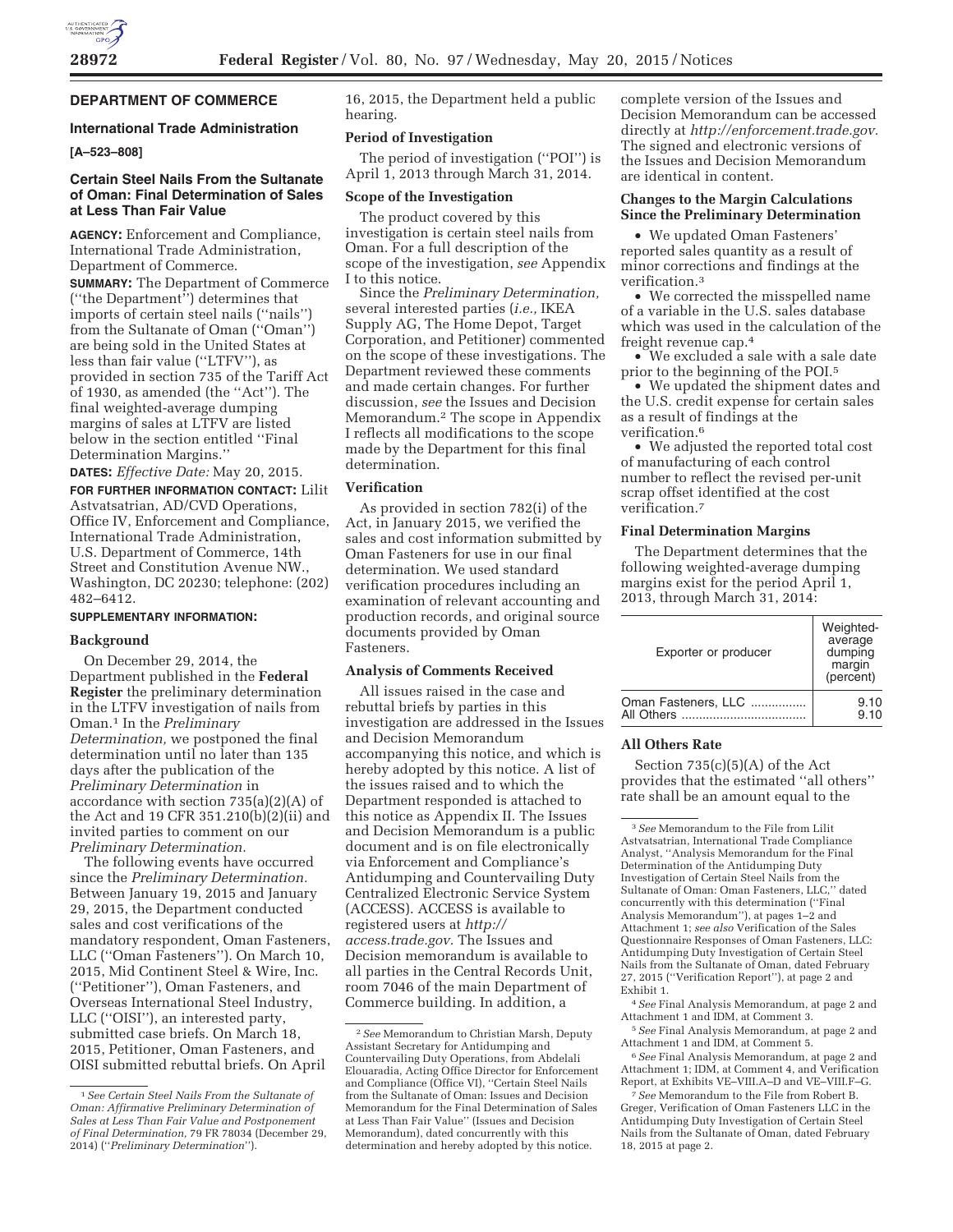weighted average of the estimated weighted-average dumping margins established for exporters and producers individually investigated, excluding any zero or *de minimis* margins, and any margins determined entirely under section 776 of the Act. We based our calculation of the ''all others'' rate on the margin calculated for Oman Fasteners, the only mandatory respondent in this investigation.

#### **Disclosure**

We will disclose to parties in this proceeding the calculations performed for this final determination within five days of the date of public announcement of our final determination, in accordance with 19 CFR 351.224(b).

## **Continuation of Suspension of Liquidation**

Pursuant to section 735(c)(1)(B) of the Act, the Department will instruct U.S. Customs and Border Protection (''CBP'') to continue to suspend liquidation of all entries of certain steel nails from Oman which were entered, or withdrawn from warehouse, for consumption on or after December 29, 2014, the date of publication of the *Preliminary Determination.* We also will instruct CBP to require a cash deposit equal to the weighted-average amount by which normal value exceeds U.S. price, as follows: (1) The cash deposit rate for Oman Fasteners will be equal to the estimated weighted-average dumping margin determined in this final determination; (2) if the exporter is not a firm identified in this investigation but the producer is, the cash deposit rate will be equal to the estimated weighted-average dumping margin established for the producer of the subject merchandise; and (3) the cash deposit rate for all other producers or exporters will be 9.10 percent. These suspension of liquidation instructions will remain in effect until further notice.

## **International Trade Commission Notification**

In accordance with section 735(d) of the Act, we will notify the U.S. International Trade Commission (''ITC'') of our final determination. As our final determination is affirmative, in accordance with section 735(b)(2) of the Act, the ITC will determine within 45 days whether the domestic industry in the United States is materially injured, or threatened with material injury, by reason of imports or sales (or the likelihood of sales) for importation of the subject merchandise. If the ITC determines that such injury exists, the Department will issue an antidumping

duty order directing CBP to assess, upon further instruction by the Department, antidumping duties on all imports of the subject merchandise entered, or withdrawn from warehouse, for consumption on or after the effective date of the suspension of liquidation.

### **Return or Destruction of Proprietary Information**

This notice will serve as a reminder to parties subject to administrative protective order (''APO'') of their responsibility concerning the disposition of proprietary information disclosed under APO in accordance with 19 CFR 351.305(a)(3). Timely written notification of the destruction of APO materials or conversion to judicial protective order is hereby requested. Failure to comply with the regulations and the terms of an APO is a sanctionable violation.

#### **Notification to Interested Parties**

We are issuing and publishing this determination and notice in accordance with sections 735(d) and 777(i) of the Act.

Dated: May 13, 2015.

## **Christian Marsh,**

*Deputy Assistant Secretary for Antidumping and Countervailing Duty Operations.* 

#### **Appendix I—Scope of the Investigation**

The merchandise covered by this investigation is certain steel nails having a nominal shaft length not exceeding 12 inches.8 Certain steel nails include, but are not limited to, nails made from round wire and nails that are cut from flat-rolled steel. Certain steel nails may be of one piece construction or constructed of two or more pieces. Certain steel nails may be produced from any type of steel, and may have any type of surface finish, head type, shank, point type and shaft diameter. Finishes include, but are not limited to, coating in vinyl, zinc (galvanized, including but not limited to electroplating or hot dipping one or more times), phosphate, cement, and paint. Certain steel nails may have one or more surface finishes. Head styles include, but are not limited to, flat, projection, cupped, oval, brad, headless, double, countersunk, and sinker. Shank styles include, but are not limited to, smooth, barbed, screw threaded, ring shank and fluted. Screw-threaded nails subject to this proceeding are driven using direct force and not by turning the nail using a tool that engages with the head. Point styles include, but are not limited to, diamond, needle, chisel and blunt or no point. Certain steel nails may be sold in bulk, or they may be collated in any manner using any material.

Excluded from the scope of this investigation are certain steel nails packaged in combination with one or more non-subject articles, if the total number of nails of all types, in aggregate regardless of size, is less than 25. If packaged in combination with one or more non-subject articles, certain steel nails remain subject merchandise if the total number of nails of all types, in aggregate regardless of size, is equal to or greater than 25, unless otherwise excluded based on the other exclusions below.

Also excluded from the scope are certain steel nails with a nominal shaft length of one inch or less that are (a) a component of an unassembled article, (b) the total number of nails is sixty (60) or less, and (c) the imported unassembled article falls into one of the following eight groupings: (1) Builders' joinery and carpentry of wood that are classifiable as windows, French-windows and their frames; (2) builders' joinery and carpentry of wood that are classifiable as doors and their frames and thresholds; (3) swivel seats with variable height adjustment; (4) seats that are convertible into beds (with the exception of those classifiable as garden seats or camping equipment); (5) seats of cane, osier, bamboo or similar materials; (6) other seats with wooden frames (with the exception of seats of a kind used for aircraft or motor vehicles); (7) furniture (other than seats) of wood (with the exception of (i) medical, surgical, dental or veterinary furniture; and ii) barbers' chairs and similar chairs, having rotating as well as both reclining and elevating movements); or (8) furniture (other than seats) of materials other than wood, metal, or plastics (*e.g.,* furniture of cane, osier, bamboo or similar materials). The aforementioned imported unassembled articles are currently classified under the following Harmonized Tariff Schedule of the United States (HTSUS) subheadings: 4418.10, 4418.20, 9401.30, 9401.40, 9401.51, 9401.59, 9401.61, 9401.69, 9403.30, 9403.40, 9403.50, 9403.60, 9403.81 or 9403.89.

Also excluded from the scope of this investigation are steel nails that meet the specifications of Type I, Style 20 nails as identified in Tables 29 through 33 of ASTM Standard F1667 (2013 revision).

Also excluded from the scope of this investigation are nails suitable for use in powder-actuated hand tools, whether or not threaded, which are currently classified under HTSUS subheadings 7317.00.20.00 and 7317.00.30.00.

Also excluded from the scope of this investigation are nails having a case hardness greater than or equal to 50 on the Rockwell Hardness C scale (HRC), a carbon content greater than or equal to 0.5 percent, a round head, a secondary reduced-diameter raised head section, a centered shank, and a smooth symmetrical point, suitable for use in gasactuated hand tools.

Also excluded from the scope of this investigation are corrugated nails. A corrugated nail is made up of a small strip of corrugated steel with sharp points on one side.

Also excluded from the scope of this investigation are thumb tacks, which are currently classified under HTSUS subheading 7317.00.10.00.

Certain steel nails subject to this investigation are currently classified under

<sup>8</sup>The shaft length of certain steel nails with flat heads or parallel shoulders under the head shall be measured from under the head or shoulder to the tip of the point. The shaft length of all other certain steel nails shall be measured overall.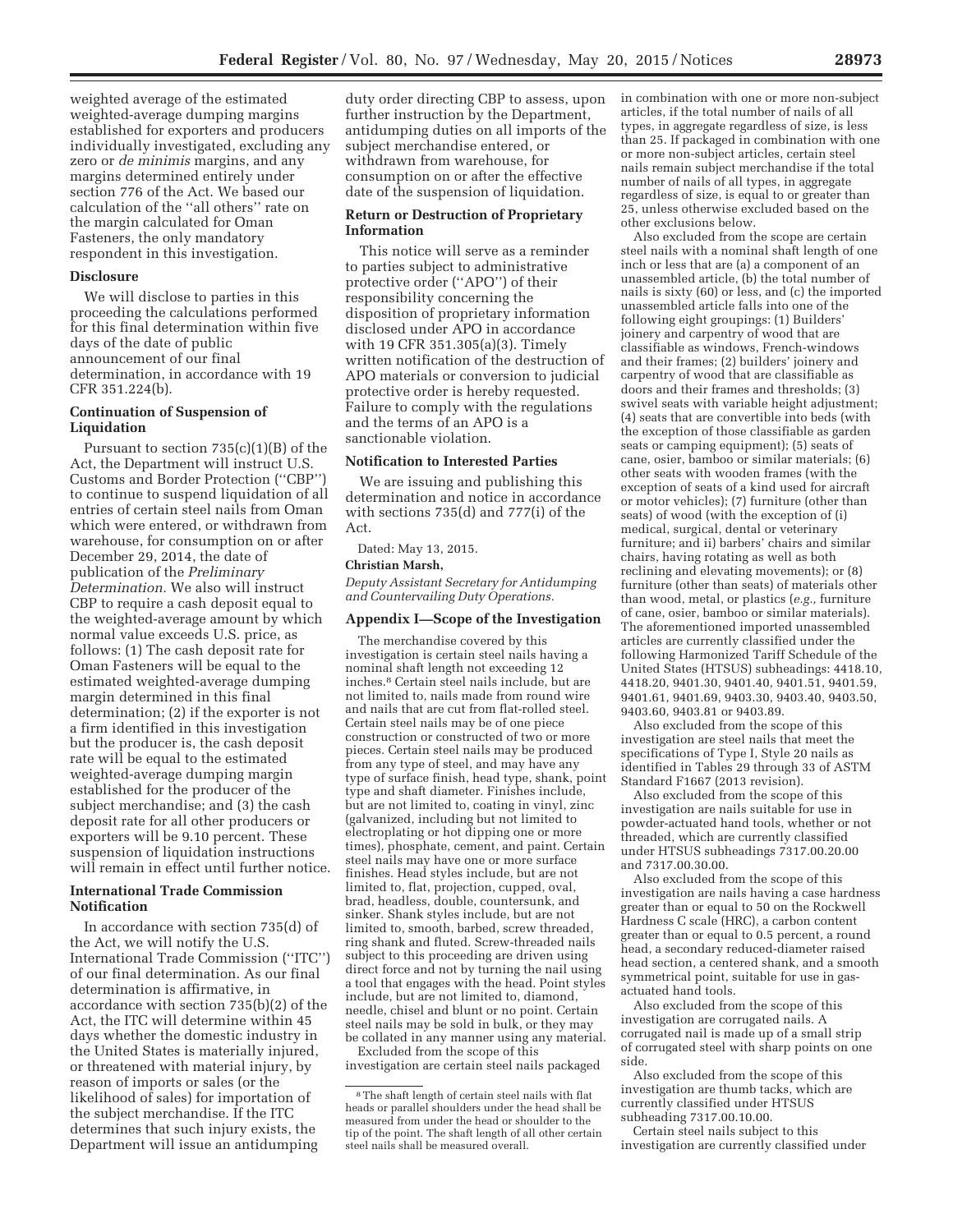Ξ

HTSUS subheadings 7317.00.55.02, 7317.00.55.03, 7317.00.55.05, 7317.00.55.07, 7317.00.55.08, 7317.00.55.11, 7317.00.55.18, 7317.00.55.19, 7317.00.55.20, 7317.00.55.30, 7317.00.55.40, 7317.00.55.50, 7317.00.55.60, 7317.00.55.70, 7317.00.55.80, 7317.00.55.90, 7317.00.65.30, 7317.00.65.60 and 7317.00.75.00. Certain steel nails subject to this investigation also may be classified under HTSUS subheading 8206.00.00.00 or other HTSUS subheadings.

While the HTSUS subheadings are provided for convenience and customs purposes, the written description of the scope of this investigation is dispositive.

## **Appendix II—List of Topics in the Issues and Decision Memorandum**

I. Summary

II. Background

III. Scope of the Investigation

IV. Scope Comments

V. Discussion of the Issues

VI. Recommendation

[FR Doc. 2015–12248 Filed 5–19–15; 8:45 am]

**BILLING CODE 3510–DS–P**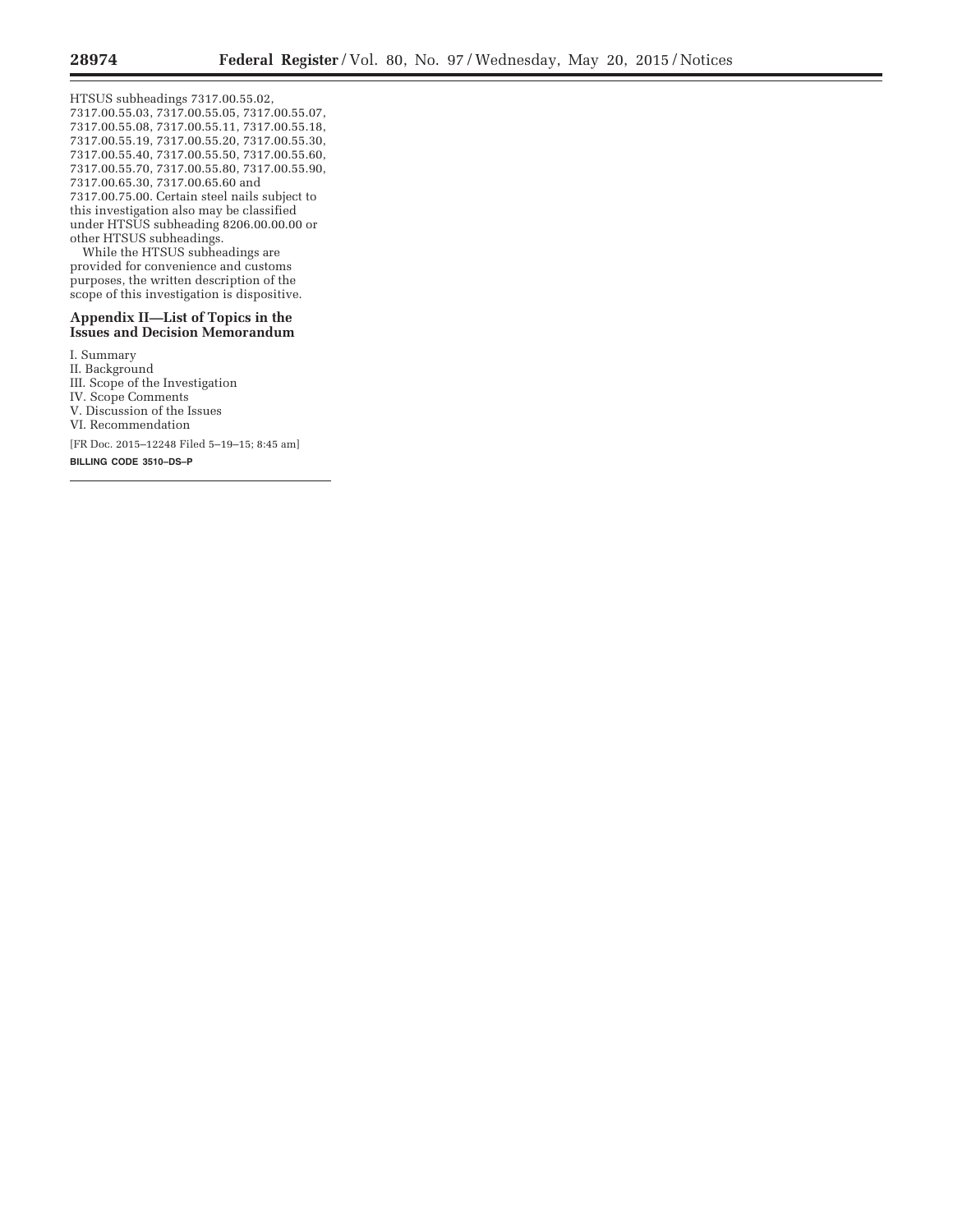**DEPARTMENT OF COMMERCE** 

# **International Trade Administration**

**[A–552–818]** 

## **Certain Steel Nails From the Socialist Republic of Vietnam: Final Determination of Sales at Less Than Fair Value**

**AGENCY:** Enforcement and Compliance, International Trade Administration, Department of Commerce. **SUMMARY:** The Department of Commerce (the Department) determines that imports of certain steel nails from the Socialist Republic of Vietnam (Vietnam) are being, or are likely to be, sold in the United States at less-than-fair value, as provided in section 735 of the Tariff Act of 1930, as amended (the Act). The final weighted-average dumping margins of sales at less than fair value are listed below in the ''Final Determination Margins'' section of this notice. **DATES:** *Effective date:* May 22, 2015.

**FOR FURTHER INFORMATION CONTACT:**  Edythe Artman or Dena Crossland, AD/ CVD Operations, Office VI, Enforcement and Compliance, International Trade Administration, U.S. Department of Commerce, 14th Street and Constitution

Avenue NW., Washington, DC 20230; telephone: (202) 482–3931 or (202) 482– 3362, respectively.

## **SUPPLEMENTARY INFORMATION:**

#### **Background**

The Department published its preliminary determination on December 29, 2014.1 On January 2, 2015, United Nail Products Co., Ltd. (United Nail), a mandatory respondent in this investigation, filed a letter stating that it had decided to withdraw from the proceeding and would not be participating in a verification of its questionnaire responses. On January 7, 2015, the other mandatory respondent, Region Industries Co., Ltd. (Region Industries), filed a letter to the same effect. On February 18, 2015, we received a case brief from Petitioner, Mid-Continent Steel & Wire, Inc. We did not receive any rebuttal comments or requests for a hearing from interested parties. Based on the events that transpired after the preliminary determination and an analysis of the comments received, the Department has made changes to the *Preliminary Determination.* 

#### **Period of Investigation**

The period of investigation is October 1, 2013, through March 31, 2014.

## **Scope of the Investigation**

The product covered by this investigation is certain steel nails from Vietnam. For a full description of the scope of the investigation, *see* Appendix I to this notice.

Since the *Preliminary Determination,*  several interested parties (*i.e.,* IKEA Supply AG, The Home Depot, Target Corporation, and Petitioner) commented on the scope of these investigations. The Department reviewed these comments and made certain changes. For further discussion, *see* the Issue and Decision Memorandum.2 The scope in Appendix I reflects all modifications to the scope

2*See* Memorandum to Christian Marsh, Deputy Assistant Secretary for Antidumping and Countervailing Duty Operations, from Abdelali Elouaradia, Acting Office Director, Office VI, Antidumping and Countervailing Duty Operations, regarding ''Issue and Decision Memorandum for the Final Determination of the Less-Than-Fair-Value Investigation of Certain Steel Nails from the Socialist Republic of Vietnam'' (Issue and Decision Memorandum), dated concurrently with this determination and hereby adopted by this notice.

made by the Department for this final determination.

#### **Verification**

In light of each mandatory respondent's decision to withdraw from the investigation and not to participate in a verification, we conducted no verifications.

### **Analysis of Comments Received**

Petitioner raised one issue in its case brief, which is addressed in the Issue and Decision Memorandum. A list of the contents of this memorandum is attached to this notice in Appendix II. The Issue and Decision Memorandum is a public document and is on file electronically via Enforcement and Compliance's Antidumping and Countervailing Duty Centralized Electronic Service System (ACCESS). Access to this system is available to registered and guest users at *http:// access.trade.gov* and is available to all parties in the Central Records Unit, room 7046 of the main Department of Commerce building. In addition, a complete version of the Issue and Decision Memorandum can be accessed directly on the Internet at *http:// www.trade.gov/enforcement/frn/ index.html.* The signed and electronic versions of the Issue and Decision Memorandum are identical in content.

## **Changes Since the Preliminary Determination**

Based on consideration of the events that transpired after the preliminary determination and our analysis of the comments received, we find that Region Industries and United Nail are not separate from the Vietnam-wide entity and that the estimated dumping margin for the entity should be based on the adverse facts available on the record, pursuant to sections  $776(a)(2)(A)$ , (C) and (D) and section 776(b) of the Act. This rate, derived from the Petition,<sup>3</sup> was corroborated upon examination of the documentation supporting the Petition. For more details, *see* the accompanying Issue and Decision Memorandum and company-specific analysis memoranda for the final determination.

#### **Separate Rate**

Kosteel Vina Limited Company (Kosteel Vina) established its eligibility for a separate rate.4 The Act and

<sup>1</sup>*See Certain Steel Nails From the Socialist Republic of Vietnam: Preliminary Determination of Sales at Less Than Fair Value and Postponement of Final Determination and Extension of Provisional Measures,* 79 FR 78058 (December 29, 2014) (*Preliminary Determination*) and the accompanying Preliminary Decision Memorandum.

<sup>3</sup>*See* Petitions for the Imposition of Antidumping and Countervailing Duties: Certain Steel Nails from India, the Republic of Korea, Malaysia, the Sultanate of Oman, Taiwan, the Republic of Turkey, and the Socialist Republic of Vietnam, dated May<br>29, 2014 (Petition).

<sup>&</sup>lt;sup>4</sup> See the Preliminary Decision Memorandum at 7 and 8.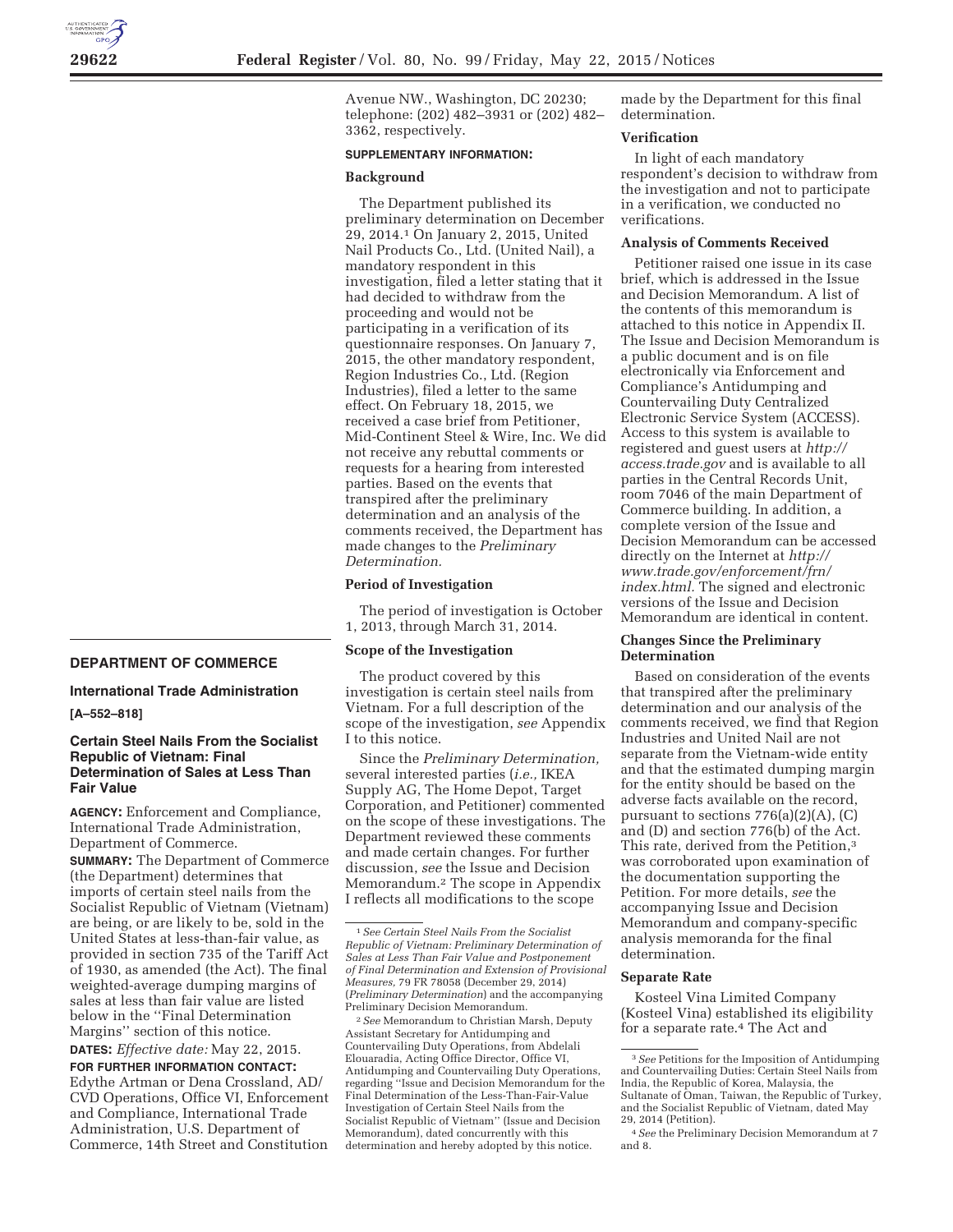regulations do not address how we are to determine the dumping margin for separate rate companies not selected for individual examination. Normally, the Department's practice is to assign to separate-rate companies that were not individually examined a dumping margin equal to the average of the margins calculated for the individually examined respondents, excluding any margins that are zero, *de minimis,* or based entirely on facts available. If all dumping margins for the individually examined respondents are zero, *de minimis,* or based entirely on facts available, then we will use any reasonable method, including averaging

the dumping margins for the individually examined respondents. In this investigation, the individually examined respondents are part of the Vietnam-wide entity, the rate for which is based entirely on facts available. We have no other reliable margin or data on the record to determine the separate rate for Kosteel Vina. Therefore, we have assigned the sole petition rate of 323.99 percent, which was corroborated by documentation supporting the petition, and is the only available rate on the record, to Kosteel Vina. For more details, see the Separate Rate memorandum for the final determination.<sup>5</sup>

#### **Combination Rates**

In the *Initiation Notice,* the Department stated that it would calculate combination rates for the respondents that are eligible for a separate rate in this investigation.<sup>6</sup> Policy Bulletin 05.1 sets forth this practice.7

#### **Final Determination Margins**

The Department determines that the following estimated weighted-average dumping margins exist for the period October 1, 2013, through March 31, 2014:

| Exporter             | Producer | Weighted-average<br>dumping margin |
|----------------------|----------|------------------------------------|
|                      |          | 323.99%                            |
| Vietnam-Wide Entity* |          | 323.99%                            |

\* The Vietnam-wide entity includes the following exporters/producers: Region Industries Co., Ltd., United Nail Products Co., Ltd., Cong Ty Tnhh Cong Nghe Nhua A Chau, Kim Tin Group, Megastar Co., Ltd. and Simone Accessories Collection.

## **Disclosure**

Normally, the Department discloses to interested parties the calculations performed in connection with a final determination within five days of the date of public announcement of the final determination in the **Federal Register**, in accordance with 19 CFR 351.224(b). However, because the Department, in accordance with section 776 of the Act, applied adverse facts available to determine the estimated weighted-average dumping margin for the mandatory respondents in this investigation, there are no calculations to disclose to parties.

## **Continuation of Suspension of Liquidation**

In accordance with section 735(c)(1)(B) of the Act, the Department will instruct U.S. Customs and Border Protection (CBP) to continue to suspend liquidation of all appropriate entries of subject merchandise, as described in the ''Scope of the Investigation'' section of this notice, from Vietnam that were entered or withdrawn from warehouse

for consumption on or after December 29, 2014, the publication date of the *Preliminary Determination* in the **Federal Register**.

Consistent with our practice, where the product under investigation is also subject to a concurrent countervailing duty investigation, we will instruct CBP to require a cash deposit equal to the amount by which the normal value exceeds the export price or constructed export price, adjusted where appropriate for export subsidies and estimated domestic subsidy passthrough.8 In the final determination of the companion countervailing duty investigation of certain steel nails from Vietnam, the Department determined that the mandatory respondents and all other companies benefited from export subsidies.9 Thus, we will offset the estimated weighted-average dumping margin of 323.99 percent for the Vietnam-wide entity and the separaterate company by the countervailing duty rate of 33.59 percent attributable to export subsidies,<sup>10</sup> resulting in a cashdeposit rate of 290.40 percent for the

9*See Certain Steel Nails From the Socialist Republic of Vietnam: Final Affirmative* 

Vietnam-wide entity and the separaterate company.

With respect to the separate-rate company, Kosteel Vina, we find that an export subsidy adjustment of 33.59 percent to the cash deposit rate is warranted because this is the export subsidy rate included in the countervailing duty rate (*i.e.,* the ''All Others'' rate) to which the separate-rate company is subject in the companion countervailing duty proceeding. With respect to the Vietnam-wide entity, we find that an export-subsidy adjustment of 33.59 percent to the cash deposit rate is warranted because this is the export subsidy rate included in the countervailing duty rate to which Vietnam-wide entries are currently subject.

We are not adjusting the final determination rate for estimated domestic subsidy pass-through because we have no basis upon which to make such an adjustment.

Pursuant to 19 CFR 351.205(d), we will instruct CBP to require a cash deposit for all suspended entries at an

10*See id.* The following subsidy programs, countervailed for all companies in the final determination of the concurrent countervailing duty investigation, are export subsidies: Preferential Lending to Exporters (1.17 percent), Import Duty Exemptions and Reimbursements for Imported Raw Materials for Exported Goods (4.46 percent), Export Factoring (1.17 percent), Financial Guarantees (1.17 percent), Export Credits from the Vietnam Development Bank (0.21 percent) and Export Promotion Program (25.41 percent).

<sup>5</sup>*See* Memorandum to Brian Davis, Acting Program Manager, Office VI, from Edythe Artman, International Trade Compliance Analyst, Office VI, regarding ''Change in Rate for the Separate-Rate

<sup>&</sup>lt;sup>6</sup> See Certain Steel Nails From India, the Republic *of Korea, Malaysia, the Sultanate of Oman, Taiwan, the Republic of Turkey, and the Socialist Republic of Vietnam: Initiation of Less-Than-Fair-Value Investigations,* 79 FR 36019 (June 25, 2014) (*Initiation Notice*).

<sup>7</sup>*See* Enforcement and Compliance Policy Bulletin No. 05.1 ''Separate-Rates Practice and Application of Combination Rates in Antidumping Investigations involving Non-Market Economy Countries,'' (April 5, 2005) (Policy Bulletin 05.1),

available on the Department's Web site at *http:// enforcement.trade.gov/policy/bull05-1.pdf.* 

<sup>8</sup>*See* sections 772(c)(1)(C) and 777A(f) of the Act, respectively. Unlike in administrative reviews, the Department calculates the adjustment for export subsidies in less-than-fair-value investigations not in the margin-calculation program, but in the cashdeposit instructions issued to CBP. *See Notice of Final Determination of Sales at Less Than Fair Value, and Negative Determination of Critical Circumstances: Certain Lined Paper Products from India,* 71 FR 45012 (August 8, 2006), and accompanying Issues and Decision Memorandum at Comment 1.

*Countervailing Duty Determination,* and accompanying Issues and Decision Memorandum at 12–22, signed concurrently with this notice.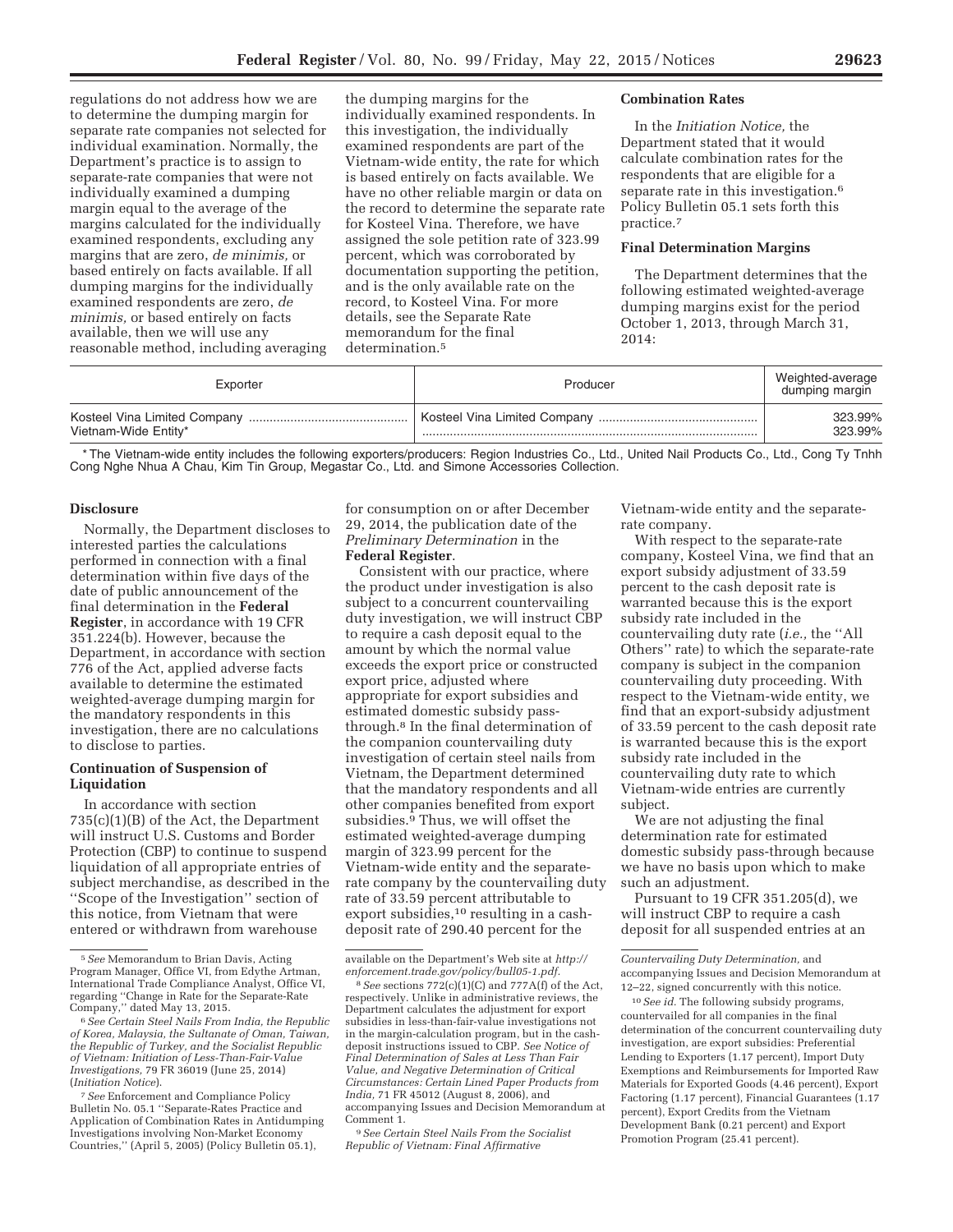*ad valorem* rate equal to the weightedaverage amount by which normal value exceeds U.S. price, with the abovenoted adjustments, as follows: (1) The rate for the exporter/producer combinations listed in the chart above will be the rate we have determined in this final determination; (2) for all Vietnamese exporters of merchandise under consideration which have not received their own rate, the cash-deposit rate will be the rate established for the Vietnam-wide entity; and (3) for all non-Vietnamese exporters of merchandise under consideration and for all non-Vietnamese exporters of merchandise under consideration which have not received their own rate, the cash-deposit rate will be the rate applicable to the Vietnamese exporter/producer combination that supplied the non-Vietnamese exporter. These suspensionof-liquidation and cash-deposit instructions will remain in effect until further notice.

## **International Trade Commission Notification**

In accordance with section 735(d) of the Act, we will notify the U.S. International Trade Commission (ITC) of the final affirmative determination of sales at less than fair value. Because the final determination in this proceeding is affirmative, the ITC will make its final determination, in accordance with section 735(b)(2) of the Act, as to whether the domestic industry in the United States is materially injured, or threatened with material injury, by reason of imports of certain steel nails from Vietnam no later than 45 days after our final determination. If the ITC determines that material injury or threat of material injury does not exist, this proceeding will be terminated and all securities posted will be refunded or canceled. If the ITC determines that such injury does exist, then the Department will issue an antidumping duty order directing CBP to assess, upon further instruction by the Department, antidumping duties on all imports of the subject merchandise entered, or withdrawn from warehouse, for consumption on or after the effective date of the suspension of liquidation.

## **Return or Destruction of Proprietary Information**

This notice also serves as a reminder to parties subject to administrative protective orders (APOs) of their responsibility concerning the disposition of proprietary information disclosed under APO in accordance with 19 CFR 351.305(a)(3). Timely written notification of the return or destruction of APO materials or

conversion to judicial protective order, is hereby requested. Failure to comply with the regulations and the terms of an APO is a sanctionable violation.

## **Notification to Interested Parties**

This determination and notice are issued and published in accordance with sections 735(d) and 777(i) of the Act.

Dated: May 13, 2015.

# **Christian Marsh,**

*Deputy Assistant Secretary for Enforcement and Compliance.* 

## **Appendix I**

#### **Scope of the Investigation**

The merchandise covered by this investigation is certain steel nails having a nominal shaft length not exceeding 12 inches.11 Certain steel nails include, but are not limited to, nails made from round wire and nails that are cut from flat-rolled steel. Certain steel nails may be of one piece construction or constructed of two or more pieces. Certain steel nails may be produced from any type of steel, and may have any type of surface finish, head type, shank, point type and shaft diameter. Finishes include, but are not limited to, coating in vinyl, zinc (galvanized, including but not limited to electroplating or hot dipping one or more times), phosphate, cement, and paint. Certain steel nails may have one or more surface finishes. Head styles include, but are not limited to, flat, projection, cupped, oval, brad, headless, double, countersunk, and sinker. Shank styles include, but are not limited to, smooth, barbed, screw threaded, ring shank and fluted. Screw-threaded nails subject to this proceeding are driven using direct force and not by turning the nail using a tool that engages with the head. Point styles include, but are not limited to, diamond, needle, chisel and blunt or no point. Certain steel nails may be sold in bulk, or they may be collated in any manner using any material.

Excluded from the scope of this investigation are certain steel nails packaged in combination with one or more non-subject articles, if the total number of nails of all types, in aggregate regardless of size, is less than 25. If packaged in combination with one or more non-subject articles, certain steel nails remain subject merchandise if the total number of nails of all types, in aggregate regardless of size, is equal to or greater than 25, unless otherwise excluded based on the other exclusions below.

Also excluded from the scope are certain steel nails with a nominal shaft length of one inch or less that are (a) a component of an unassembled article, (b) the total number of nails is sixty (60) or less, and (c) the imported unassembled article falls into one of the following eight groupings: (1) Builders' joinery and carpentry of wood that are classifiable as windows, French-windows

and their frames; (2) builders' joinery and carpentry of wood that are classifiable as doors and their frames and thresholds; (3) swivel seats with variable height adjustment; (4) seats that are convertible into beds (with the exception of those classifiable as garden seats or camping equipment); (5) seats of cane, osier, bamboo or similar materials; (6) other seats with wooden frames (with the exception of seats of a kind used for aircraft or motor vehicles); (7) furniture (other than seats) of wood (with the exception of (i) medical, surgical, dental or veterinary furniture; and (ii) barbers' chairs and similar chairs, having rotating as well as both reclining and elevating movements); or (8) furniture (other than seats) of materials other than wood, metal, or plastics (*e.g.,* furniture of cane, osier, bamboo or similar materials). The aforementioned imported unassembled articles are currently classified under the following Harmonized Tariff Schedule of the United States (HTSUS) subheadings: 4418.10, 4418.20, 9401.30, 9401.40, 9401.51, 9401.59, 9401.61, 9401.69, 9403.30, 9403.40, 9403.50, 9403.60, 9403.81 or 9403.89.

Also excluded from the scope of this investigation are steel nails that meet the specifications of Type I, Style 20 nails as identified in Tables 29 through 33 of ASTM Standard F1667 (2013 revision).

Also excluded from the scope of this investigation are nails suitable for use in powder-actuated hand tools, whether or not threaded, which are currently classified under HTSUS subheadings 7317.00.20.00 and 7317.00.30.00.

Also excluded from the scope of this investigation are nails having a case hardness greater than or equal to 50 on the Rockwell Hardness C scale (HRC), a carbon content greater than or equal to 0.5 percent, a round head, a secondary reduced-diameter raised head section, a centered shank, and a smooth symmetrical point, suitable for use in gasactuated hand tools.

Also excluded from the scope of this investigation are corrugated nails. A corrugated nail is made up of a small strip of corrugated steel with sharp points on one side.

Also excluded from the scope of this investigation are thumb tacks, which are currently classified under HTSUS subheading 7317.00.10.00.

Certain steel nails subject to this investigation are currently classified under HTSUS subheadings 7317.00.55.02, 7317.00.55.03, 7317.00.55.05, 7317.00.55.07, 7317.00.55.08, 7317.00.55.11, 7317.00.55.18, 7317.00.55.19, 7317.00.55.20, 7317.00.55.30, 7317.00.55.40, 7317.00.55.50, 7317.00.55.60, 7317.00.55.70, 7317.00.55.80, 7317.00.55.90, 7317.00.65.30, 7317.00.65.60 and 7317.00.75.00. Certain steel nails subject to this investigation also may be classified under HTSUS subheading 8206.00.00.00 or other HTSUS subheadings.

While the HTSUS subheadings are provided for convenience and customs purposes, the written description of the scope of this investigation is dispositive.

<sup>11</sup>The shaft length of certain steel nails with flat heads or parallel shoulders under the head shall be measured from under the head or shoulder to the tip of the point. The shaft length of all other certain steel nails shall be measured overall.